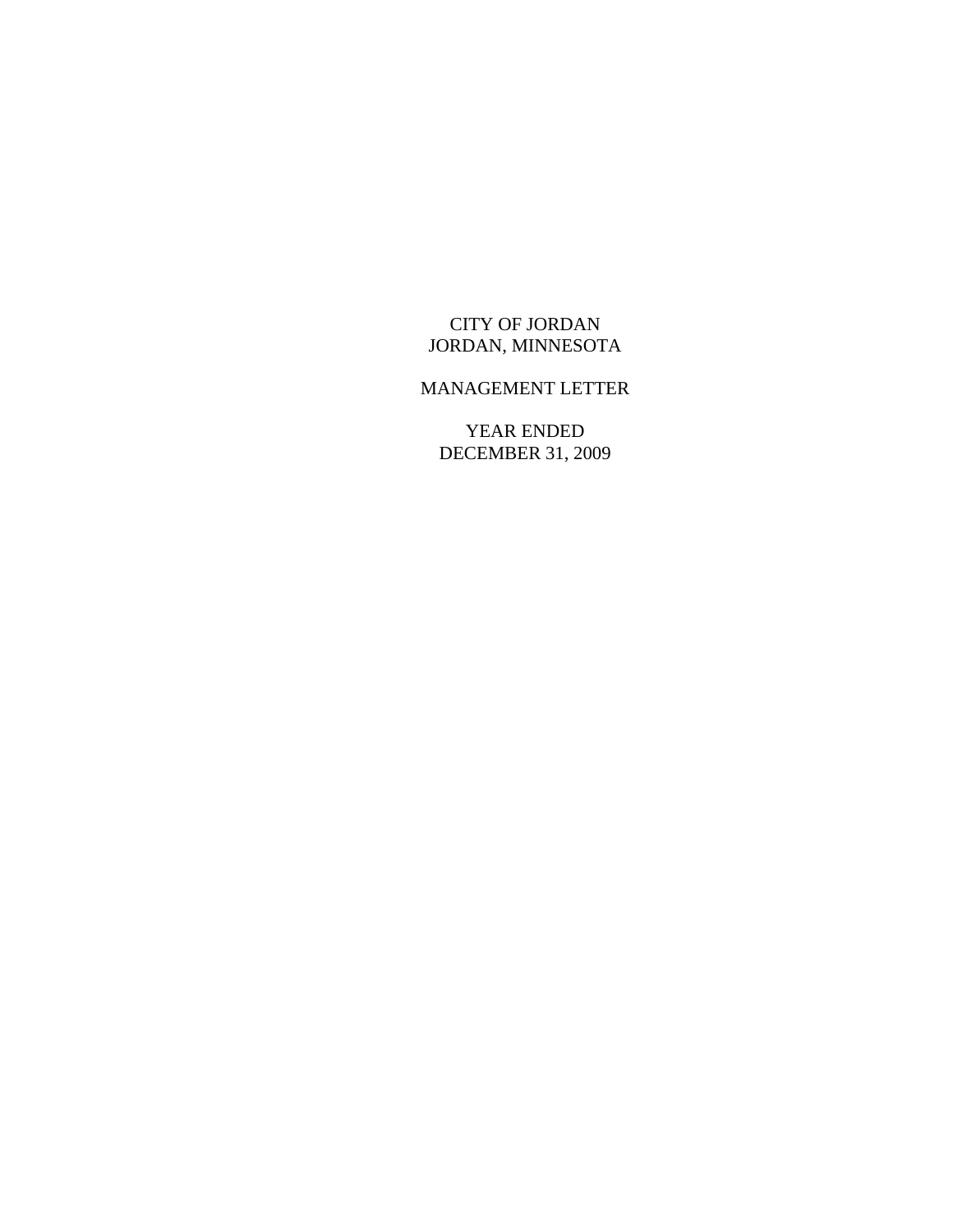

Certified Public Accountants & Consultants

11 Civic Center Plaza Suite 300 P.O. Box 3166 Mankato, MN 56002-3166

Management, Honorable Mayor, and City Council City of Jordan Jordan, Minnesota

We have audited the financial statements of the governmental activities, the business-type activities, each major fund and the aggregate remaining fund information of the City of Jordan, (the City) as of and for the year ended December 31, 2009. Professional standards require that we provide you with information related to the planned scope and timing of our audit. We have communicated such information in our letter to you dated December 16, 2009. Professional standards also require that we communicate to you the following information related to our audit.

## **Our Responsibility under Auditing Standards Generally Accepted in the United States of America and** *Government Auditing Standards*

As stated in our engagement letter, our responsibility, as described by professional standards, is to express opinions about whether the financial statements prepared by management with your oversight are fairly presented, in all material respects, in conformity with accounting principles generally accepted in the United States of America. Our audit of the financial statements does not relieve you or management of your responsibilities.

Also, our responsibility is to plan and perform the audit to obtain reasonable, but not absolute, assurance that the financial statements are free of material misstatement. We are responsible for communicating significant matters related to audit that are, in our professional judgment, relevant to your responsibilities in overseeing the financial reporting process. However, we are not required to design procedures specifically to identify such matters.

### **Significant Audit Findings**

### **Internal Control Over Financial Reporting**

In planning and performing our audit, we considered the City's internal control over financial reporting as a basis for designing our auditing procedures for the purpose of expressing our opinion on the financial statements, but not for the purpose of expressing an opinion on the effectiveness of the City's internal control over financial reporting. Accordingly, we do not express an opinion on the effectiveness of the City's internal control over financial reporting.

Our consideration of internal control over financial reporting was for the limited purpose described in the preceding paragraph and was not designed to identify all deficiencies in internal control over financial reporting that might be significant deficiencies or material weaknesses and therefore, there can be no assurance that all deficiencies, significant deficiencies, or material weaknesses have been identified. However, as described below, we identified certain deficiencies in internal control over financial reporting that we consider to be material weaknesses and other deficiencies that we consider to be significant deficiencies.

A *deficiency in internal control* exists when the design or operation of a control does not allow management or employees, in the normal course of performing their assigned functions, to prevent, or detect and correct misstatements on a timely basis. A *material weakness* is a deficiency, or combination of deficiencies, in internal control such that there is a reasonable possibility that a material misstatement of the City's financial statements will not be prevented, or detected and corrected on a timely basis. We considered the deficiency described in the following pages as finding 2009-2 to be a material weakness.

A *significant deficiency* is a deficiency or a combination of deficiencies in internal control that is less severe than a material weakness, yet important enough to merit attention by those charged with governance. We consider the deficiency described in the following pages as finding 2009-1 to be a significant deficiency.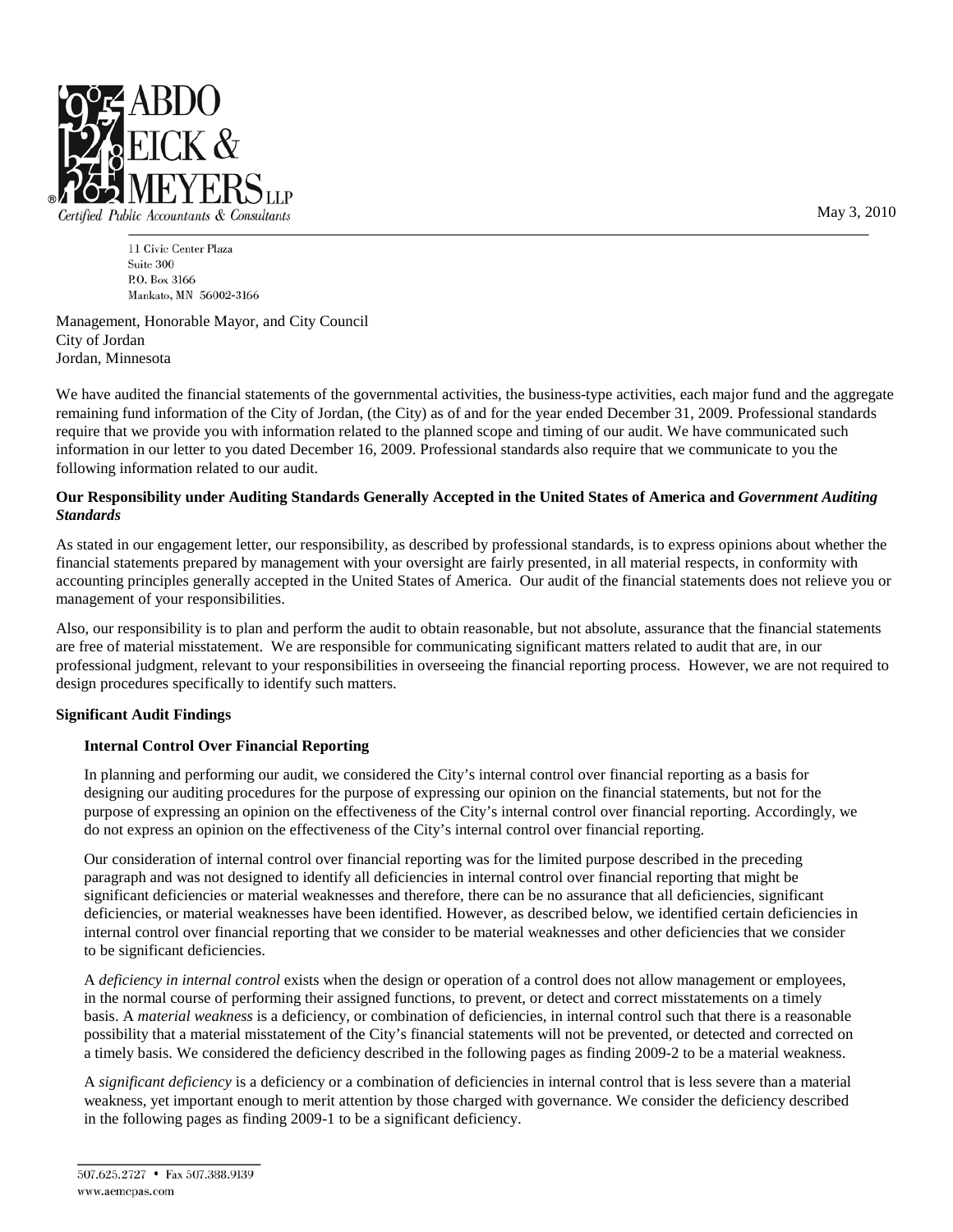

#### **2009-1 Segregation of Duties (Finding Since 2007)**

| Condition:                           | During our audit we reviewed internal control procedures over payroll, disbursements, cash<br>receipts, and investment transactions and found the City to have limited segregation of duties in<br>these areas.                                                                                                          |  |  |  |  |  |
|--------------------------------------|--------------------------------------------------------------------------------------------------------------------------------------------------------------------------------------------------------------------------------------------------------------------------------------------------------------------------|--|--|--|--|--|
| Criteria:                            | There are four general categories of duties: authorization, custody, record keeping and<br>reconciliation. In an ideal system, different employees perform each of these four major<br>functions. In other words, no one person has control of two or more of these responsibilities.                                    |  |  |  |  |  |
| Effect:                              | The existence of this limited segregation of duties increases the risk of fraud.                                                                                                                                                                                                                                         |  |  |  |  |  |
| <b>Internal Control over Payroll</b> |                                                                                                                                                                                                                                                                                                                          |  |  |  |  |  |
| Cause:                               | As a result of the small number of staff, the Finance Director approves some time cards,<br>approves payroll run, posts activity to general ledger, and prepares payroll tax returns.                                                                                                                                    |  |  |  |  |  |
| Recommendation:                      | We recommend that in addition to approving payroll disbursements and wage rates the City<br>Council review amounts earned and accrued for compensated absences on an annual basis to<br>compensate for control deficiencies with respect to payroll accruals. Also, we recommend<br>somebody approve the quarterly 941s. |  |  |  |  |  |

#### *Updated Progress Since Prior Year*

The Administrator is now reviewing bank reconciliations and signing off on them. They no longer have payroll check stock because all checks are direct deposited.

#### *Management Response:*

The City has already taken measures to attempt to comply even though the City is relatively small and the number of clerical/bookkeeping staff they can employ is limited. The Council has addressed this circumstance by active participation in the City's affairs. This includes approval of expenditures, regular review of financial statements and budget comparisons.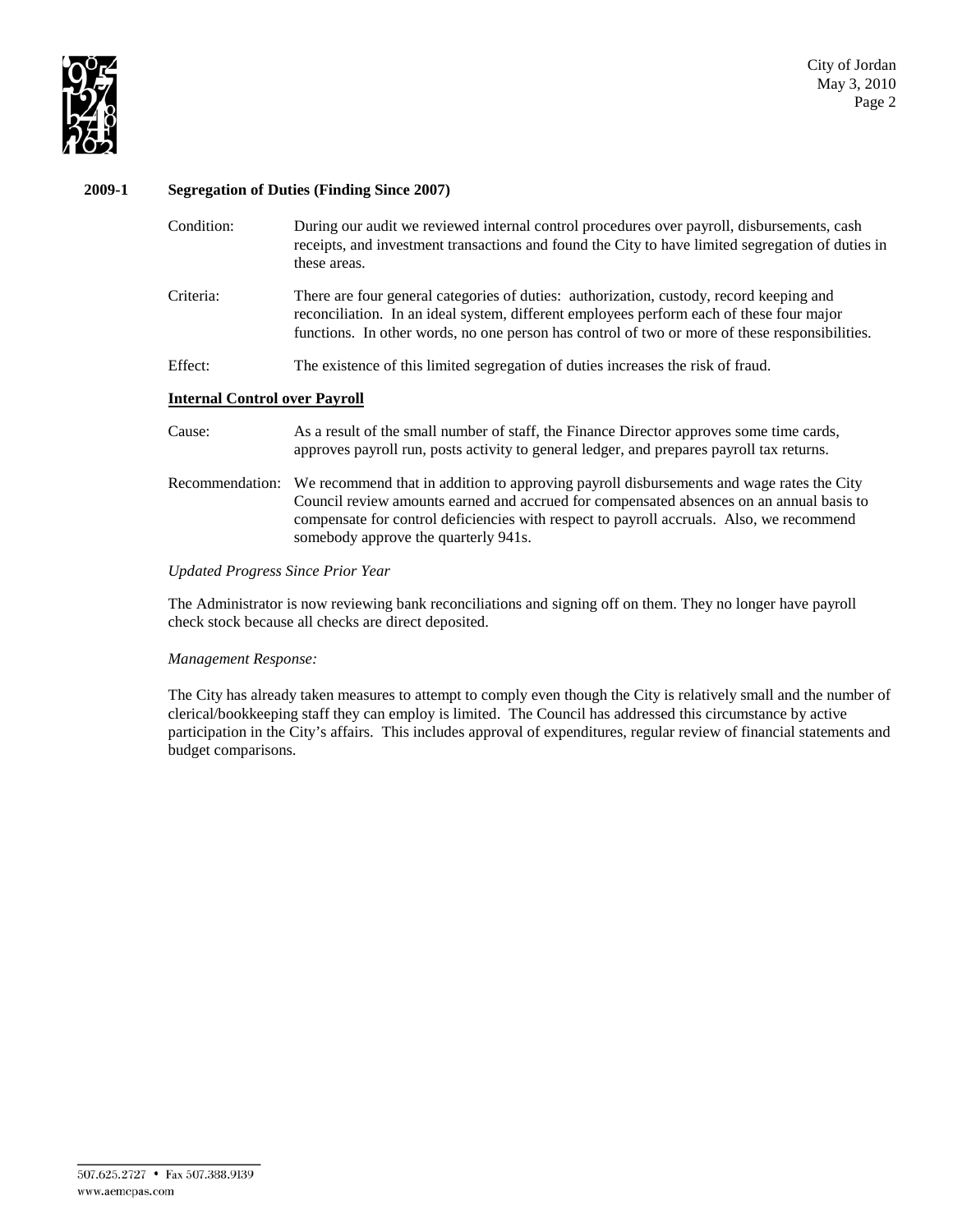

# **2009-2 Material Audit Adjustments (Finding Since 2007)**

| Condition:      | During our audit, adjustments were needed to record accounting and audit adjustments, two of<br>which were material.                                                                                                 |
|-----------------|----------------------------------------------------------------------------------------------------------------------------------------------------------------------------------------------------------------------|
| Criteria:       | The financial statements are the responsibility of the City's management.                                                                                                                                            |
| Cause:          | City staff has not prepared a year-end trial balance reflecting all necessary accounting entries.                                                                                                                    |
| Effect:         | This indicates that it would be likely that a misstatement may occur and not be detected by the<br>City's system of internal control. The audit firm cannot serve as a compensating control over<br>this deficiency. |
| Recommendation: | We recommend that management review each journal entry, obtain an understanding of why the<br>entry was necessary and modify current procedures to ensure that future corrections are not<br>needed.                 |

## *Management Response*

Management thoroughly reviews the entries we prepare.

*Updated Progress Since Prior Year*

The number of journal entries was reduced from 45 to 34 in the current year, of which 12 were made by the City staff.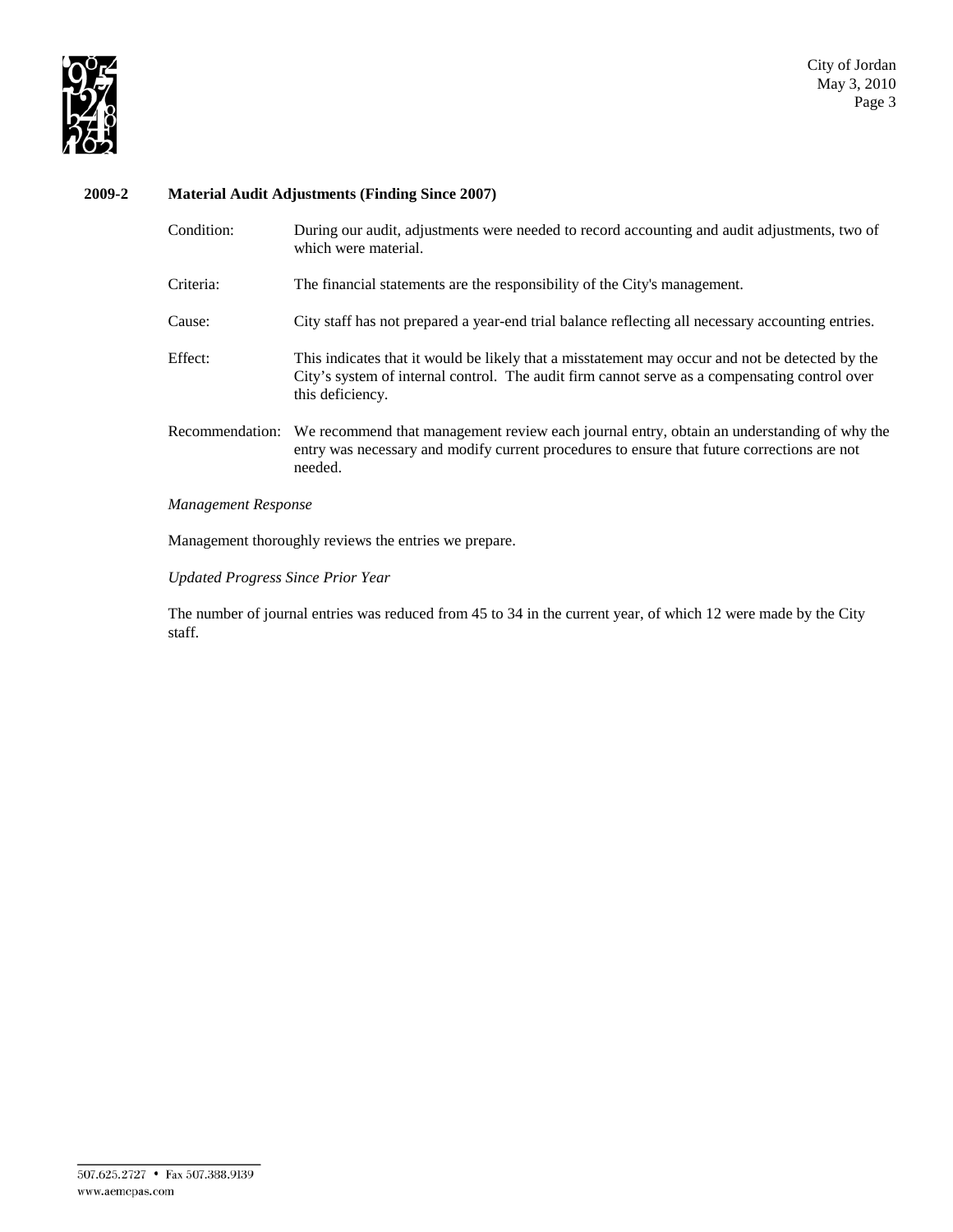

City of Jordan May 3, 2010 Page 4

### **Compliance and Other Matters**

As part of obtaining reasonable assurance about whether the City's financial statements are free of material misstatement, we performed tests of its compliance with certain provisions of laws, regulations, contracts, and grant agreements, noncompliance with which could have a direct and material effect on the determination of financial statement amounts. However, providing an opinion on compliance with those provisions was not an objective of our audit, and accordingly, we do not express such an opinion. The results of our tests disclosed an instance of noncompliance or other matters that are required to be reported under *Government Auditing Standards* and which is described below as finding 2009-3.

# **2009-3 Collateral Coverage**

| The City had deposits in the amount of \$660,529 uncollateralized at December 31, 2009.                                                                                                                             |
|---------------------------------------------------------------------------------------------------------------------------------------------------------------------------------------------------------------------|
| In accordance with Minnesota Statute, section 118A.03, the City is required to have pledged<br>collateral equal to 110 percent of deposits not covered by federal deposit insurance coverage at<br>each depository. |
| The City did not accurately calculate market value of pledged collateral in relation to deposit<br>balances at December 31, 2009.                                                                                   |
| At year end, the City was not in compliance with the state statues regarding collateral minimums.                                                                                                                   |
| The Finance Director should verify correct market values are being used when determining if<br>additional collateral is necessary.                                                                                  |
|                                                                                                                                                                                                                     |

### *Management Response*

The City staff will obtain sufficient collateral and monitor future needs.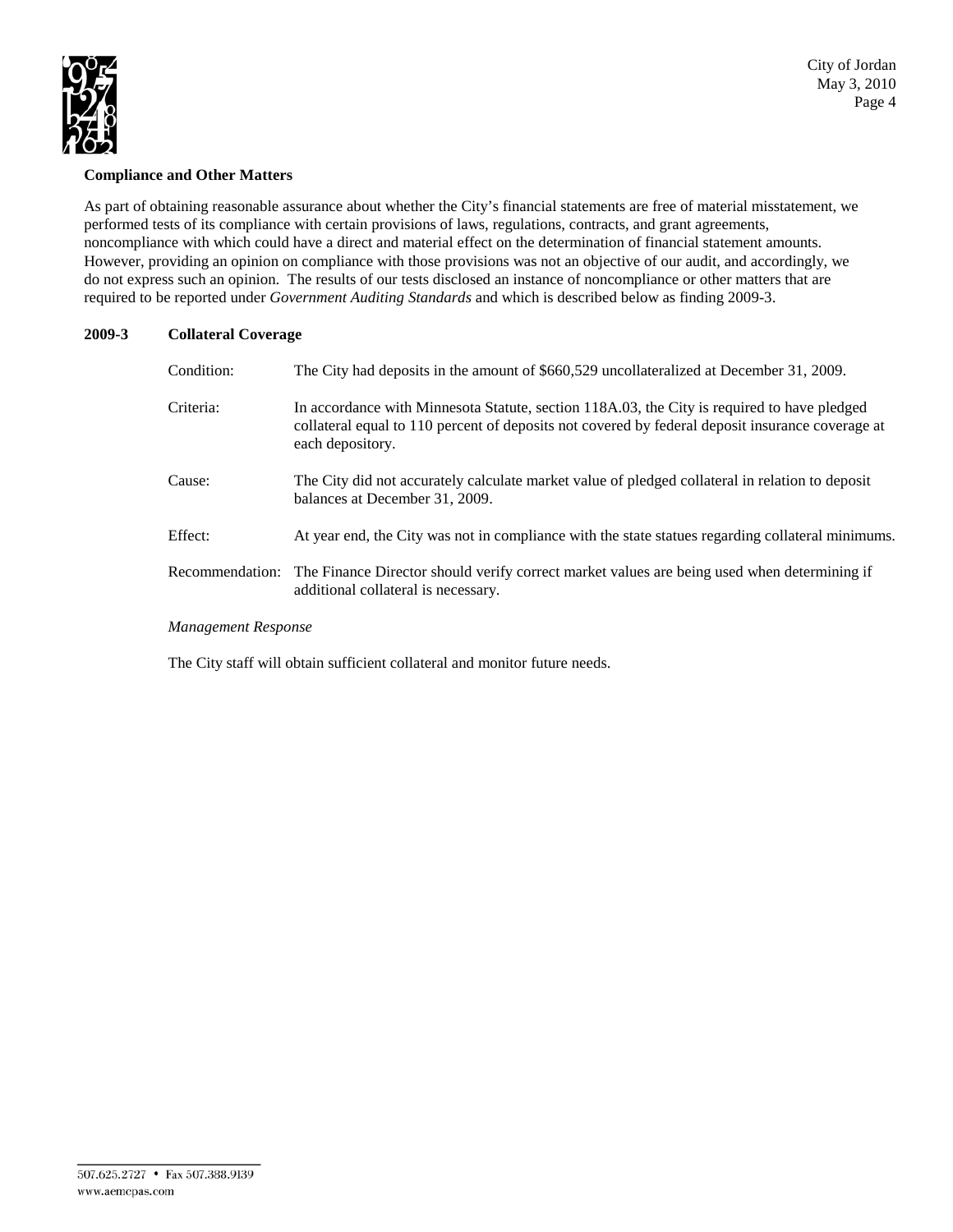

# **Planned Scope and Timing of the Audit**

We performed the audit according to the planned scope and timing previously communicated to you through various means.

# **Qualitative Aspects of Accounting Practices**

Management is responsible for the selection and use of appropriate accounting policies. The significant accounting policies used by the City are described in Note 1 to the financial statements. The requirements of GASB statement No. 45 were adopted and it was determined that there is no liability for the year ended December 31, 2009. We noted no transactions entered into by the governmental unit during the year for which there is a lack of authoritative guidance or consensus. All significant transactions have been recognized in the financial statements in the proper period.

Accounting estimates are an integral part of the financial statements prepared by management and are based on management's knowledge and experience about past and current events and assumptions about future events. Certain accounting estimates are particularly sensitive because of their significance to the financial statements and because of the possibility that future events affecting them may differ significantly from those expected.

Management's estimate of capital asset basis is based on estimated historical cost of the capital assets and depreciation is based on the estimated useful lives of capital assets. We evaluated the key factors and assumptions used to develop these accounting estimates in determining that it is reasonable in relation to the financial statements taken as a whole.

The disclosures in the financial statements are neutral, consistent, and clear. Certain financial statement disclosures are particularly sensitive because of their significance to financial statement users.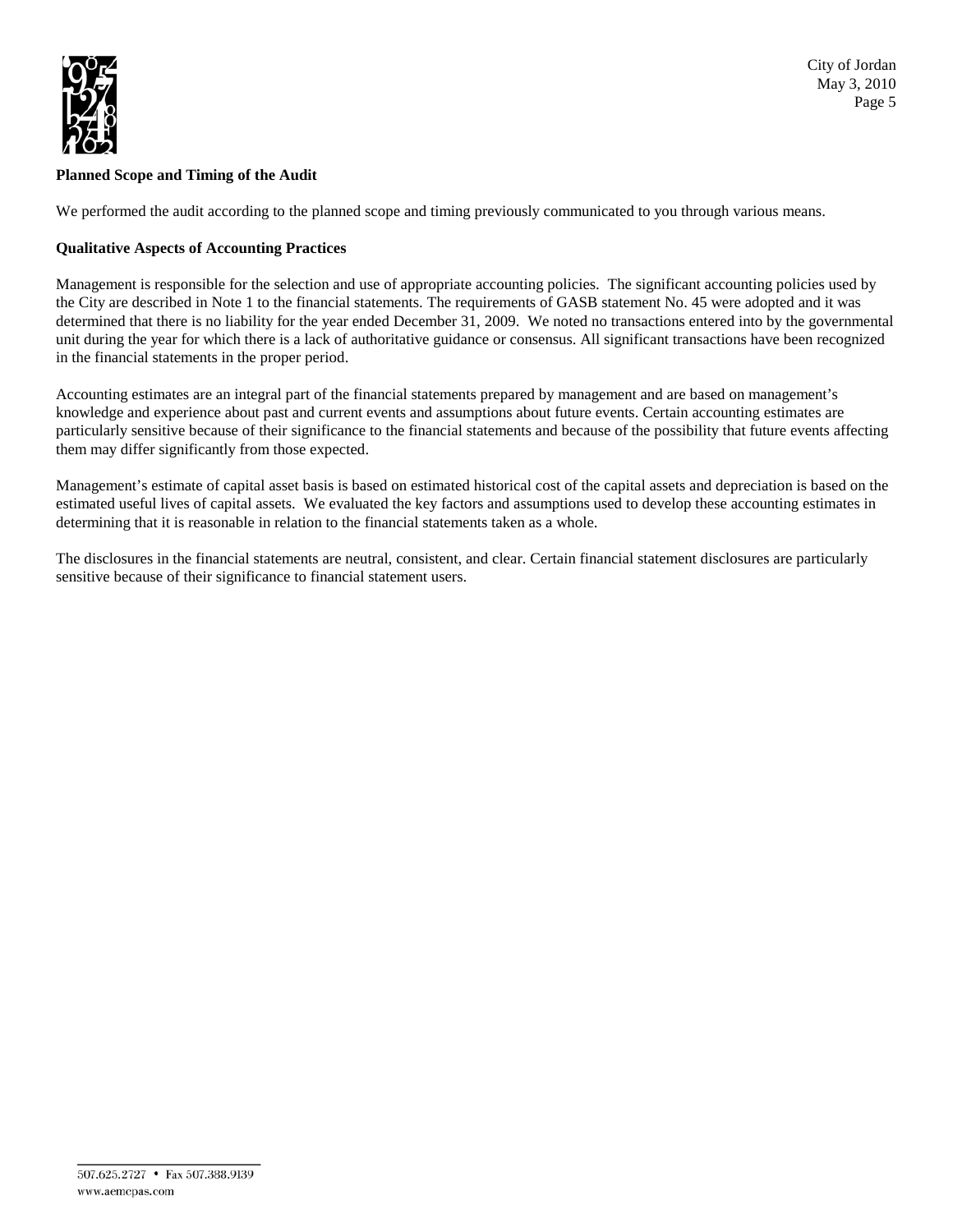

# **Difficulties Encountered in Performing the Audit**

We encountered no significant difficulties in dealing with management in performing and completing our audit.

### **Corrected and Uncorrected Misstatements**

Professional standards require us to accumulate all known and likely misstatements identified during the audit, other than those that are trivial, and communicate them to the appropriate level of management. Management has corrected all such misstatements. We proposed three journal entries that we consider to be audit entries or corrections of management decisions. They related to the following situations:

- A material audit entry was required to move the Fire Hall debt levy and related debt payments.
- A material audit entry was required to record the January tax settlement.
- An immaterial audit entry was required to adjust for over payments to contractors.

We also assisted in preparing a number of year end accounting entries. These were necessary to adjust the City's records at year end to correct ending balances. The City should establish more detailed processes and procedures to reduce the total number of entries in each category. The City will receive better and timelier information if the preparation of year end entries is completed internally.

#### **Management Representations**

We have requested certain representations from management that are included in the management representation letter dated May 3, 2010.

#### **Disagreements with Management**

For the purposes of this letter, professional standards define a disagreement with management as a financial accounting, reporting or auditing matter, whether or not resolved to our satisfaction, that could be significant to the financial statements or the auditor's report. We are pleased to report that no such disagreements arose during the course of our audit.

#### **Management Consultations with Other Independent Accountants**

In some cases, management may decide to consult with other accountants about auditing and accounting matters, similar to obtaining a "second opinion" on certain situations. If a consultation involves application of an accounting principle to the City's financial statements or a determination of the type of auditor's opinion that may be expressed on those statements, our professional standards require the consulting accountant to check with us to determine that the consultant has all the relevant facts. To our knowledge, there were no such consultations with other accountants.

#### **Other Audit Findings or Issues**

We generally discuss a variety of matters, including the application of accounting principles and auditing standards, with management each year prior to retention as the City's auditors. However, these discussions occurred in the normal course of our professional relationship and our responses were not a condition to our retention.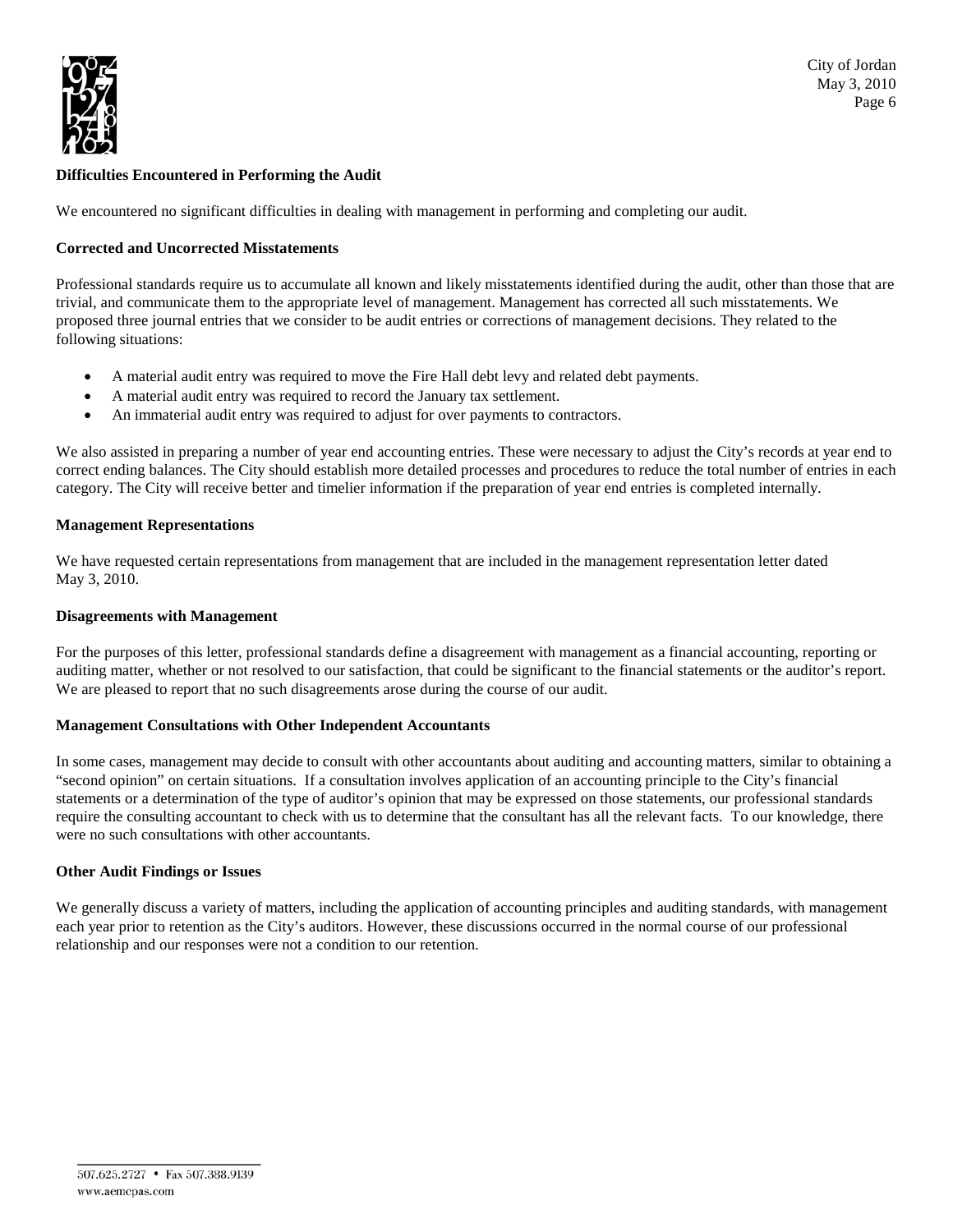

## **Financial Position and Results of Operations**

Our principal observations and recommendations are summarized on the following pages. These recommendations resulted from our observations made in connection with our audit of the City's financial statements for the year ended December 31, 2009.

## **General Fund**

All general governmental functions of the City which are not accounted for in separate funds are included in the General fund.

Minnesota municipalities must maintain substantial amounts of fund balance in order to meet their liquidity and working capital needs as an operating entity. That is because a substantial portion of your revenue sources (taxes and intergovernmental revenues) are received in the last two months of each six-month cycle.

As you can see from the following information, it is necessary to maintain fund balance in order to keep pace with the increasing operating budget. *This information is also presented in graphic form below*.

| Year | Unreserved<br><b>Fund Balance</b><br>December 31 | <b>Budget</b><br>Year | General<br>Fund<br><b>Budget</b> | Percent<br>of Fund<br>Balance to<br><b>Budget</b> |
|------|--------------------------------------------------|-----------------------|----------------------------------|---------------------------------------------------|
| 2005 | 1,250,460<br>\$                                  | 2006                  | 2,637,195<br>\$                  | 47.4 %                                            |
| 2006 | 1,159,538                                        | 2007                  | 3,008,956                        | 38.5                                              |
| 2007 | 931,289                                          | 2008                  | 3,667,413                        | 25.4                                              |
| 2008 | 1,066,162                                        | 2009                  | 3,028,903                        | 35.2                                              |
| 2009 | 1,432,051                                        | 2010                  | 3,034,127                        | 47.2                                              |

We have compiled peer group average fund balance information from the Cities we audit. In 2008 the average General fund balance as a percentage of expenditures was 55.0 percent. Based on comparison the peer groups, the City's General fund balance is lower than average.

The following is an analysis of the General fund's unreserved fund balance for the past five years compared to the following year's budget:



# **Unreserved Fund Balance/Budget Comparison**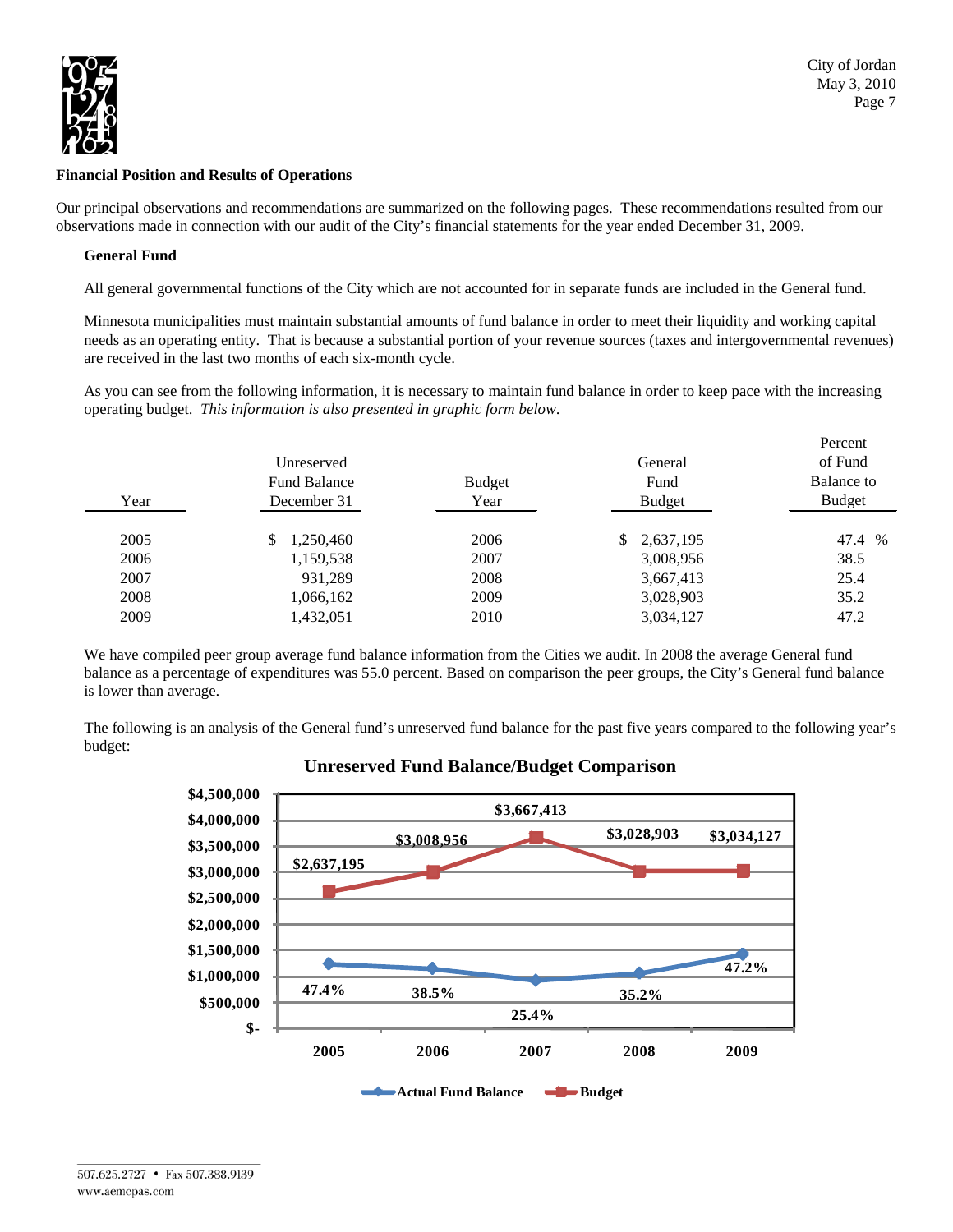

The fund balance increased by \$333,127 in 2009. The total unreserved fund balance of \$1,432,051 represents 47.2 percent of the 2010 budget. Many other organizations, including the Office of the State Auditor (the OSA) and League of Minnesota Cities (LMC) recommend that a fund balance reserve be anywhere from 35 to 50 percent of planned expenditures. We concur with those recommendations.

Although there is no legislation regulating fund balance, it is a good policy to designate intended use of fund balance. This helps address citizen concerns as to the use of fund balance and tax levels. The City should consider documenting designations for intended use of fund balance at and above the fifty percent level. This documentation could be accomplished by an annual resolution to identify intended use of available fund balance. We recommend a minimum fund balance for working capital be approximately 40 percent to 50 percent of planned disbursements. So at the current level, the fund balance is considered about what is recommended.

The purposes and benefits of a fund balance are as follows:

- Expenditures are incurred somewhat evenly throughout the year. However, property tax and state aid revenues are not received until the second half of the year. An adequate fund balance will provide the cash flow required to finance the governmental fund expenditures.
- The City is vulnerable to legislative actions at the State and Federal level. The State imposed reductions of market value credit aid and local government aid for some cities for 2009 and 2010. The Governor has recently presented increased reductions of 2010 funding as well as reductions of 2011 funding. Levy limits have also been implemented for municipalities in past legislative sessions. An adequate fund balance will provide a temporary buffer against those aid adjustments and levy limits.
- Expenditures not anticipated at the time the annual budget was adopted may need immediate Council action. These would include capital outlay, replacement, lawsuits and other items. An adequate fund balance will provide the financing needed for such expenditures.
- A strong fund balance will assist the City in maintaining, improving or obtaining its bond rating. The result will be better interest rates in future bond sales.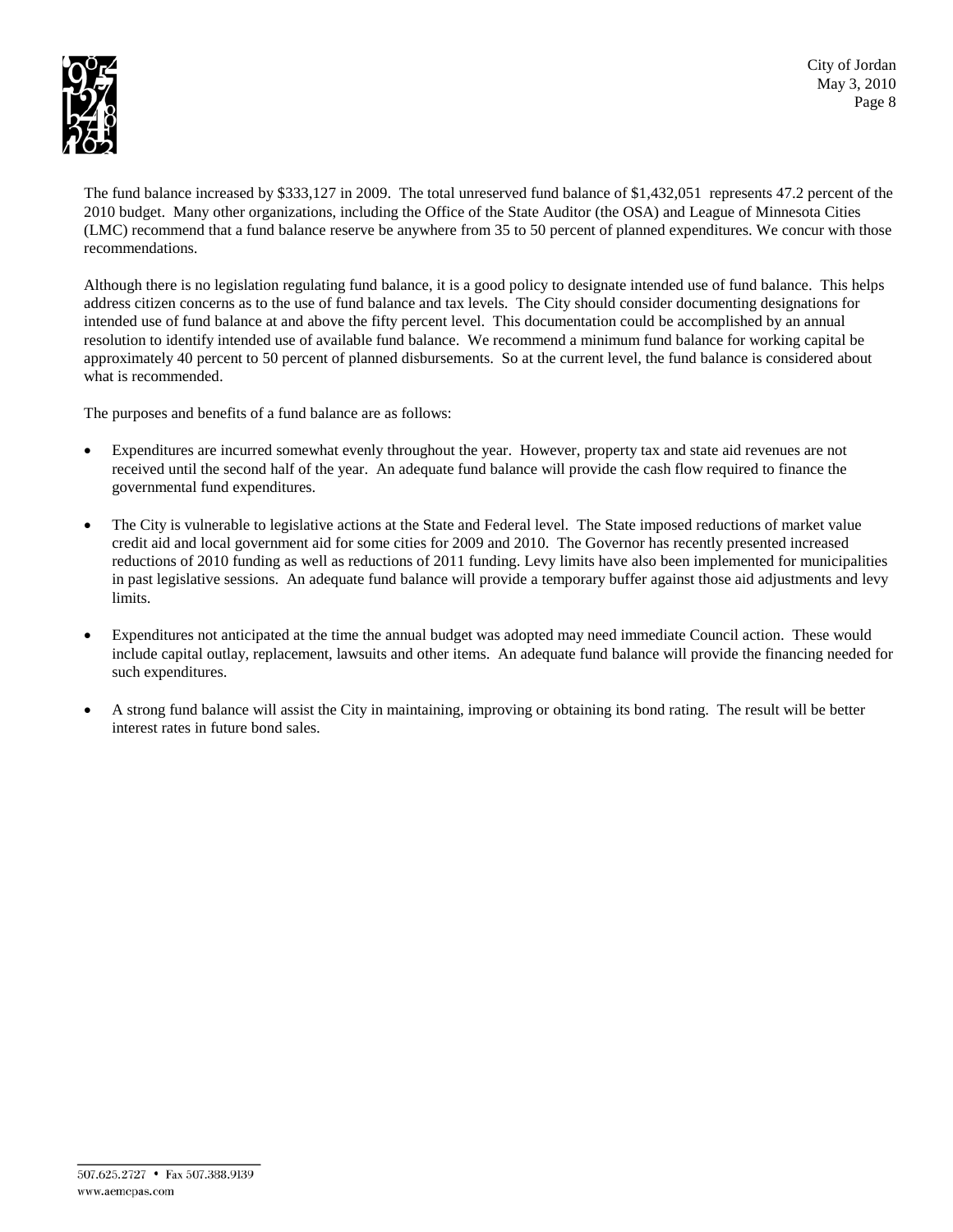

The 2009 General fund operations are summarized as follows:

|                                                           | Final<br><b>Budgeted</b><br>Amounts | Actual<br><b>Amounts</b> | Variance with<br>Final Budget -<br>Positive<br>(Negative) |
|-----------------------------------------------------------|-------------------------------------|--------------------------|-----------------------------------------------------------|
| Revenues                                                  | 3,043,440<br>S.                     | 2,643,567<br>\$.         | \$<br>(399, 873)                                          |
| Expenditures                                              | 2,804,983                           | 2,684,453                | 120,530                                                   |
| Excess (deficiency) of revenues over (under) expenditures | 238,457                             | (40, 886)                | (279, 343)                                                |
| Other financing sources (uses)                            |                                     |                          |                                                           |
| Transfers in                                              | 60,000                              | 493.782                  | 433,782                                                   |
| Transfers out                                             | (224,000)                           | (119,769)                | 104,231                                                   |
| Total other financing sources (uses)                      | (164,000)                           | 374,013                  | 538,013                                                   |
| Net change in fund balances                               | 74,457                              | 333,127                  | 258,670<br>-S                                             |
| Fund balances, January 1                                  |                                     | 1,119,924                |                                                           |
| Fund balances, December 31                                |                                     | 1,453,051                |                                                           |

Some of the larger budget variances are as follows:

- Licenses and permits fell short of budget by \$68,378
- Intergovernmental revenues were \$278,779 under budget in local government aid and municipal state aid streets
- Revenues from charges for services fell below budget by \$45,115
- Legal services exceeded budget by \$63,880
- Public safety expenditures fell under budget by \$70,273
- Streets and highways expenditures fell under budget by \$45,072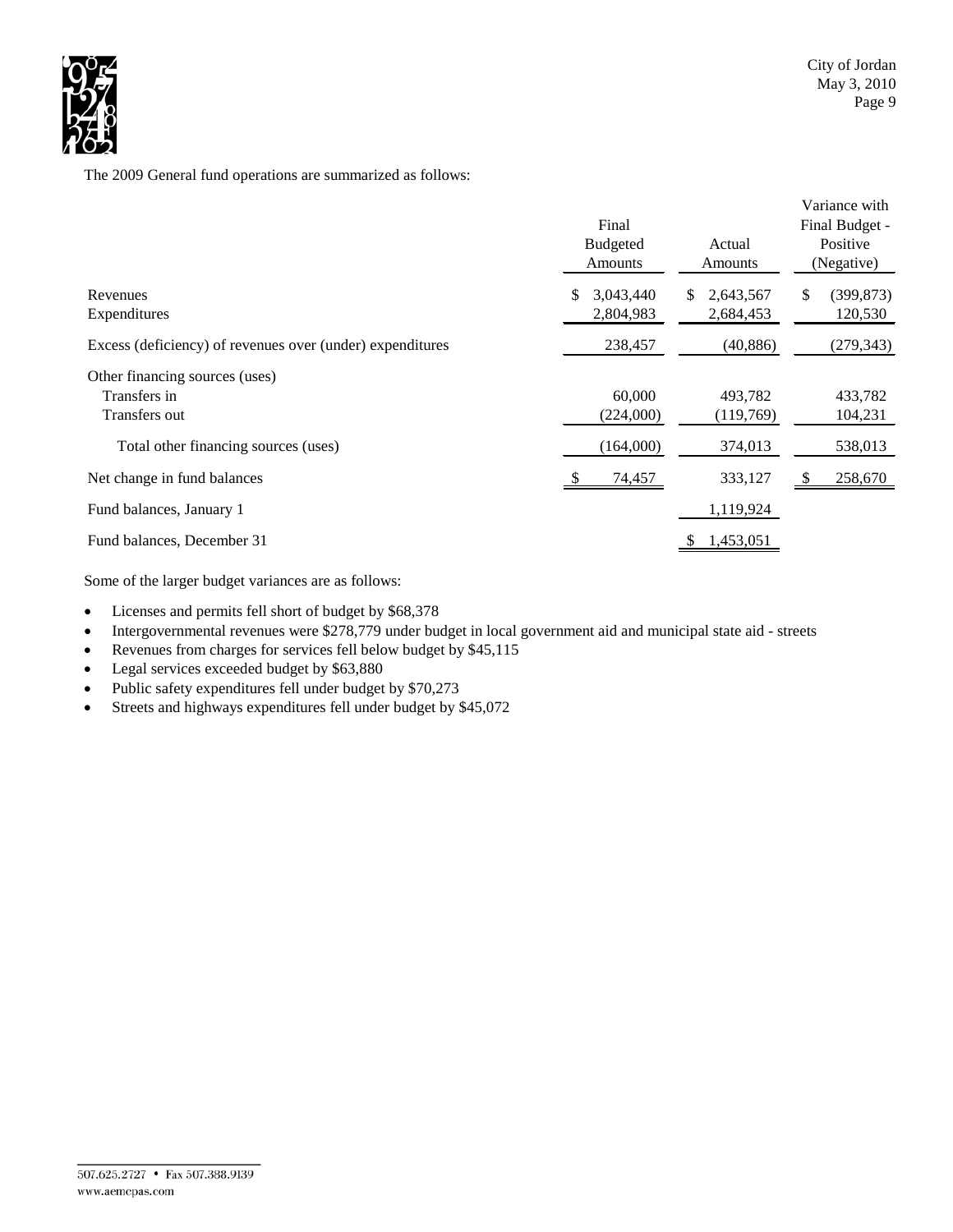

A comparison of General fund revenues and transfers for the last three years is presented below:

|                              |                 |                 |                 | Percent       |               |
|------------------------------|-----------------|-----------------|-----------------|---------------|---------------|
| Source                       | 2007            | 2008            | 2009            | of<br>Total   | Per<br>Capita |
|                              |                 |                 |                 |               |               |
| Taxes                        | 1,426,534<br>\$ | \$<br>1,888,172 | 1,650,582<br>\$ | 52.6 %        | \$<br>305     |
| Special assessments          | 6.145           | 8.060           | 5,039           | 0.2           |               |
| Licenses and permits         | 172,651         | 87.321          | 60,972          | 1.9           | 11            |
| Intergovernmental            | 567,322         | 368,856         | 425,909         | 13.6          | 79            |
| Charges for services         | 404,620         | 534,373         | 400.238         | 12.8          | 74            |
| Fines and forfeits           | 56,392          | 48,012          | 54,889          | 1.7           | 10            |
| Investment earnings          | 50,272          | 70,035          | 40,333          | 1.3           |               |
| Miscellaneous                | 26,187          | 8.699           | 5,605           | 0.2           |               |
| Transfers in                 |                 | 134,334         | 493,782         | 15.7          | 91            |
| Total revenues and transfers | 2,710,123       | 3,147,862<br>S  | 3.137.349<br>S. | 100.0<br>$\%$ | \$<br>579     |

# **General Fund Revenues by Source**

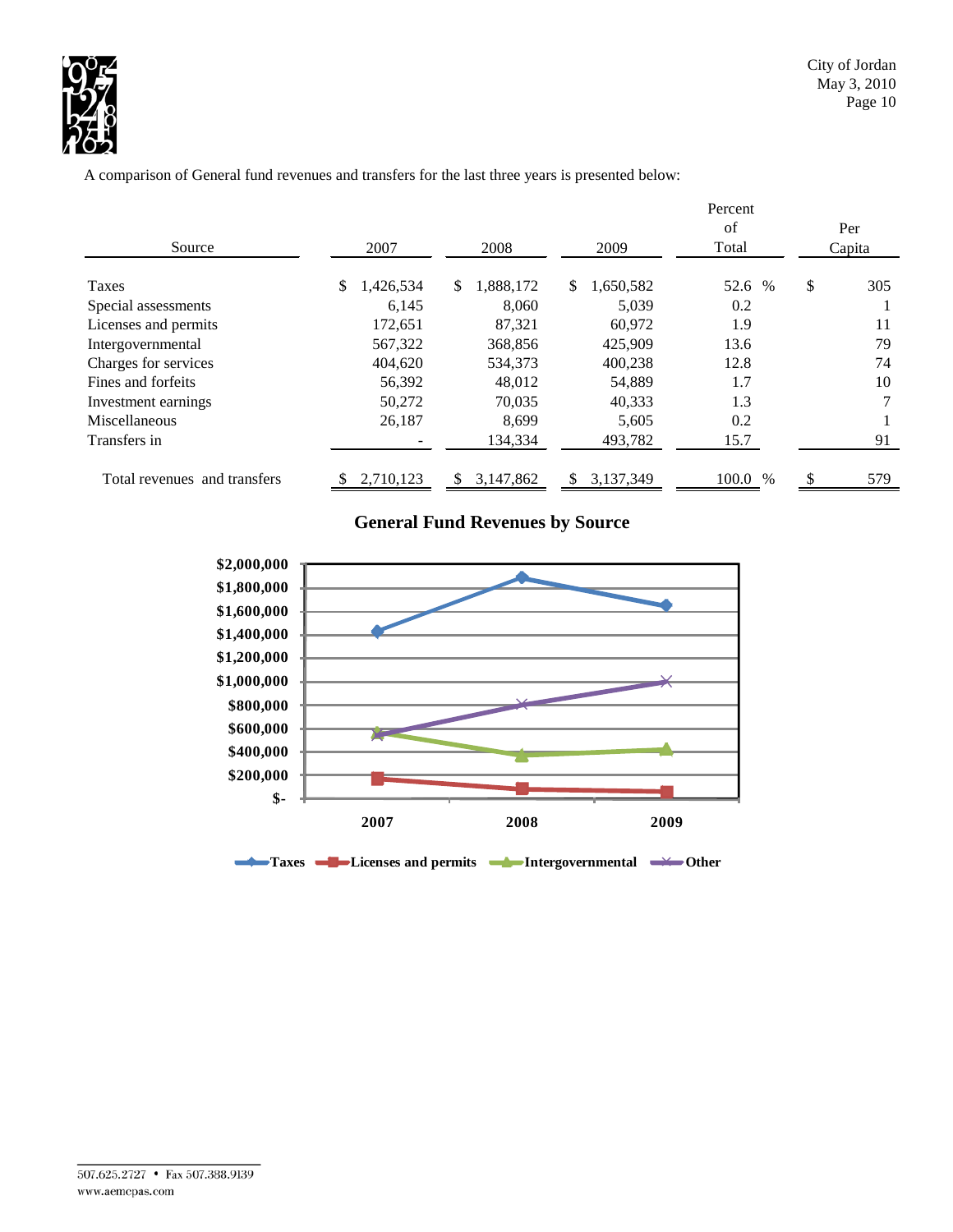

A comparison of General fund expenditures and transfers for the last three years is presented below:

| Program                | 2007          | 2008            | 2009            | Percent<br>of<br>Total | Per<br>Capita | Peer Group<br>Per<br>Capita |
|------------------------|---------------|-----------------|-----------------|------------------------|---------------|-----------------------------|
| Current                |               |                 |                 |                        |               |                             |
| General government     | \$<br>828,164 | \$<br>788,526   | \$<br>693,007   | 24.7<br>$\%$           | \$<br>128     | \$<br>141                   |
| Public safety          | 1,174,023     | 1,252,921       | 1,185,457       | 42.2                   | 219           | 205                         |
| Streets and highways   | 335,529       | 375,002         | 383,515         | 13.7                   | 71            | 115                         |
| Culture and recreation | 136,428       | 152,048         | 161,118         | 5.7                    | 30            | 52                          |
| Miscellaneous          | 62,231        | 126,289         | 130,594         | 4.7                    | 24            | 14                          |
|                        |               |                 |                 |                        |               |                             |
| Total current          | 2,536,375     | 2,694,786       | 2,553,691       | 91.0                   | 472           | 527                         |
| Capital outlay         | 303,578       | 125,469         | 43,558          | 1.6                    | 8             | 323                         |
| Debt service           |               | 100,972         | 87,204          | 3.1                    | 16            | n/a                         |
| Transfers out          | 98,419        | 38,000          | 119,769         | 4.3                    | 22            | n/a                         |
| Total expenditures     |               |                 |                 |                        |               |                             |
| and transfers          | 2,938,372     | 2,959,227<br>S. | 2,804,222<br>\$ | 100.0 %                | 518           | 850                         |

# **General Fund Expenditures by Program**

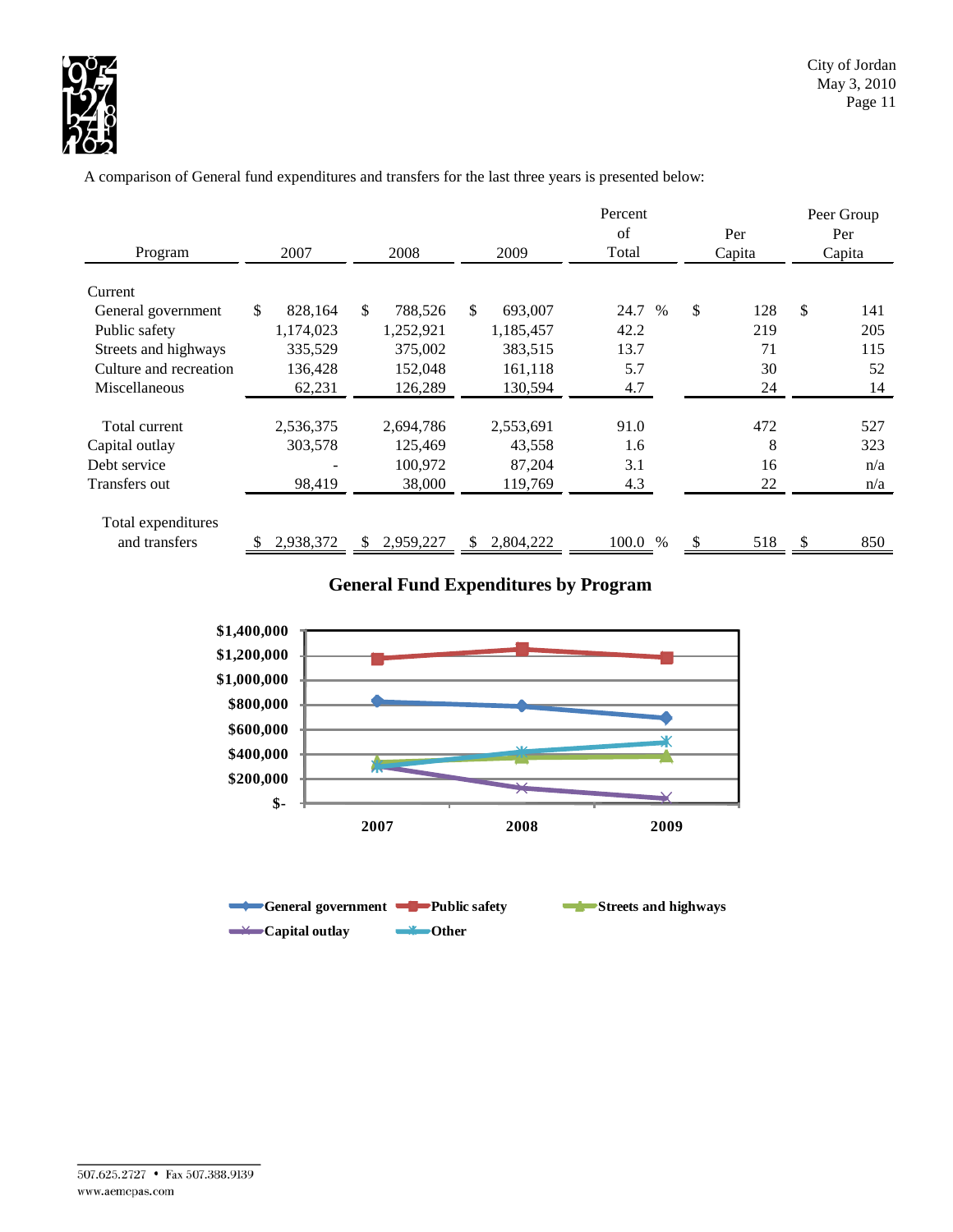

# **Special Revenue Funds**

Special revenue funds have revenue from specific sources to be used for specific purpose. Listed below are the special revenue funds of the City along with the fund balances for 2009 and 2008 and the net change:

|                                       | <b>Fund Balances</b><br>December 31, |         |    |         |    | Increase   |  |
|---------------------------------------|--------------------------------------|---------|----|---------|----|------------|--|
| Fund                                  | 2009                                 |         |    | 2008    |    | (Decrease) |  |
| <b>Economic Development Authority</b> | S                                    | 298,561 | \$ | 247,725 | \$ | 50,836     |  |
| <b>Contributions and Donations</b>    |                                      | 25,724  |    | 28,109  |    | (2,385)    |  |
| Police Forfeiture                     |                                      | 7,317   |    | 11,028  |    | (3,711)    |  |
| Police Dare Program                   |                                      | 3,437   |    | 5,179   |    | (1,742)    |  |
| Police Car Seat                       |                                      | 3,773   |    | 3,431   |    | 342        |  |
| <b>Emergency Siren</b>                |                                      | 1,873   |    | 1,808   |    | 65         |  |
| Municipal State Aid                   |                                      | 22,768  |    | 1,742   |    | 21,026     |  |
| <b>Historical Fund</b>                |                                      | 815     |    | 748     |    | 67         |  |
| Total                                 |                                      | 364,268 |    | 299,770 |    | 64,498     |  |

# **Debt Service Funds**

Debt Service funds are a type of governmental fund to account for the accumulation of resources for the payment of interest and principal on debt (other than enterprise fund debt).

Debt Service funds may have one or a combination of the following revenue sources pledged to retire debt as follows:

- Property taxes Primarily for general City benefit projects such as parks and municipal buildings. Property taxes may also be used to fund special assessment bonds which are not fully assessed.
- Tax increments Pledged exclusively for tax increment/economic development districts.
- Capitalized interest portion of bond proceeds After the sale of bonds, the project may not produce revenue (tax increments or special assessments) for a period of one to two years. Bonds are issued with this timing difference considered in the form of capitalized interest.
- Special assessments Charges to benefited properties for various improvements.

In addition to the above pledged assets, other funding sources may be received by Debt Service Funds as follows:

- Residual project proceeds from the related capital project fund
- Investment earnings
- State or Federal grants
- Transfers from other funds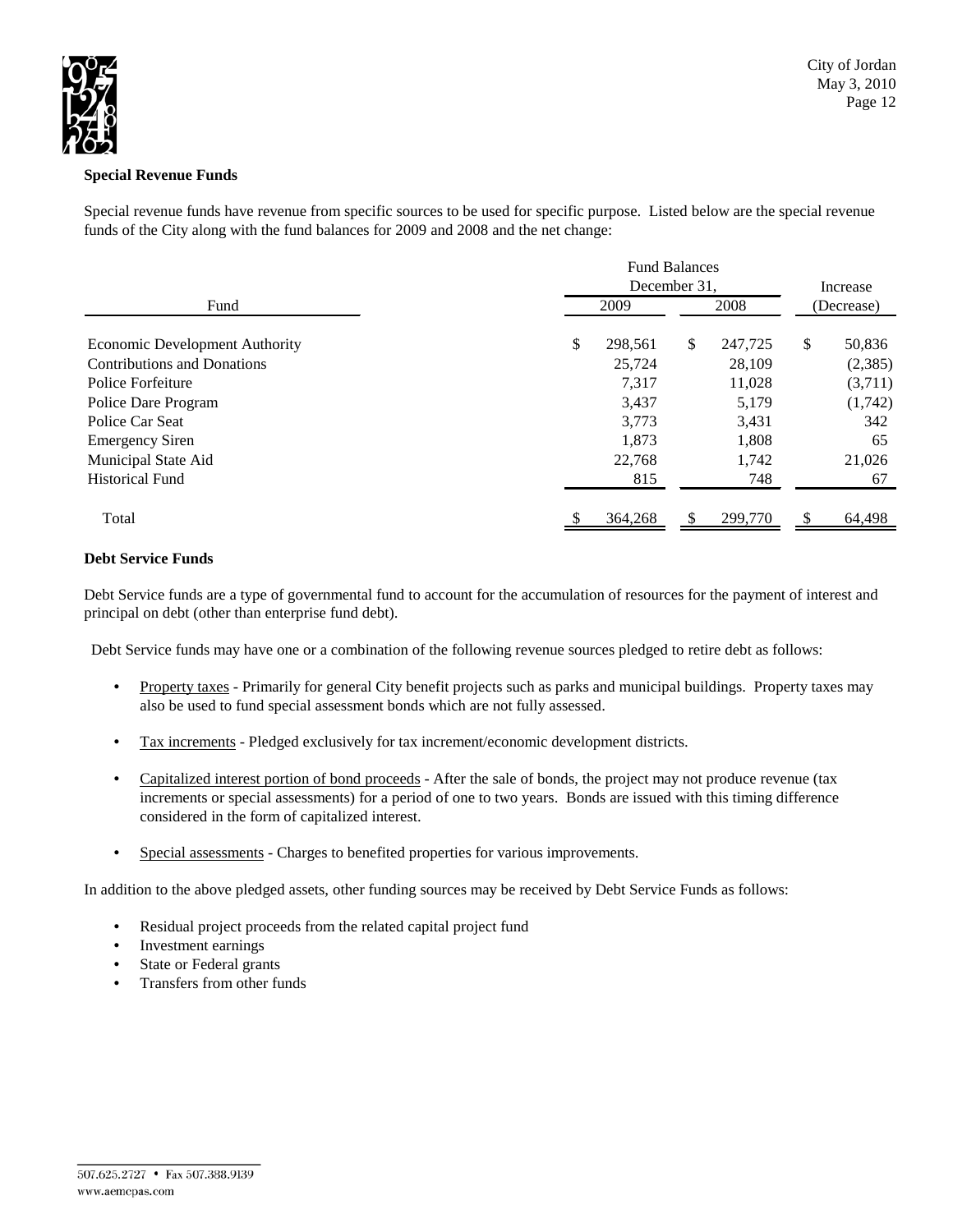

|                                           | Total Cash and |             | Total |           |               | Outstanding | Maturity |
|-------------------------------------------|----------------|-------------|-------|-----------|---------------|-------------|----------|
| Debt Description                          |                | Investments |       | Assets    |               | Debt        | Date     |
| G.O. Special Assessment Bonds:            |                |             |       |           |               |             |          |
| G.O. Refunding Bonds of 2002B             | \$             | 37,967      | \$.   | 109.487   | <sup>\$</sup> | 123.493     | 2011     |
| G.O. Refunding Bonds of 2003A             |                | (1,993)     |       | 6,236     |               | 50,000      | 2010     |
| G.O. Improvement Refunding Bonds of 2004B |                | 344,325     |       | 857,255   |               | 2,570,000   | 2020     |
| G.O. Improvement Bonds of 2004A           |                | 624,612     |       | 1,299,528 |               | 1,775,766   | 2020     |
| G.O. Improvement Bonds of 2008            |                | 135,433     |       | 233.863   |               | 1,275,000   | 2024     |
| G.O. Refunding Bonds of 2008A             |                | 264,547     |       | 300.924   |               | 1,355,000   | 2018     |
| G.O. Capital Improvement Bonds of 2008C   |                | 63,418      |       | 63,418    |               | 1,805,000   | 2029     |
| Total G.O. Special Assessment Bonds       |                | 1,468,309   |       | 2,870,711 |               | 8,954,259   |          |
| Future Interest on Debt                   |                |             |       |           |               | 2,232,050   |          |

The following is a summary of Debt Service fund assets and outstanding debt as of December 31, 2009:

The City's outstanding debt is required to be funded by various resources such as special assessments, tax increments, property taxes, transfers from enterprise funds, etc. Special assessments and tax increments are usually certified once to the County for collection, but tax levies need to be certified annually. We recommend management pay particular attention to annual tax levies and transfers listed in each bond issue book to ensure proper funding of debt service.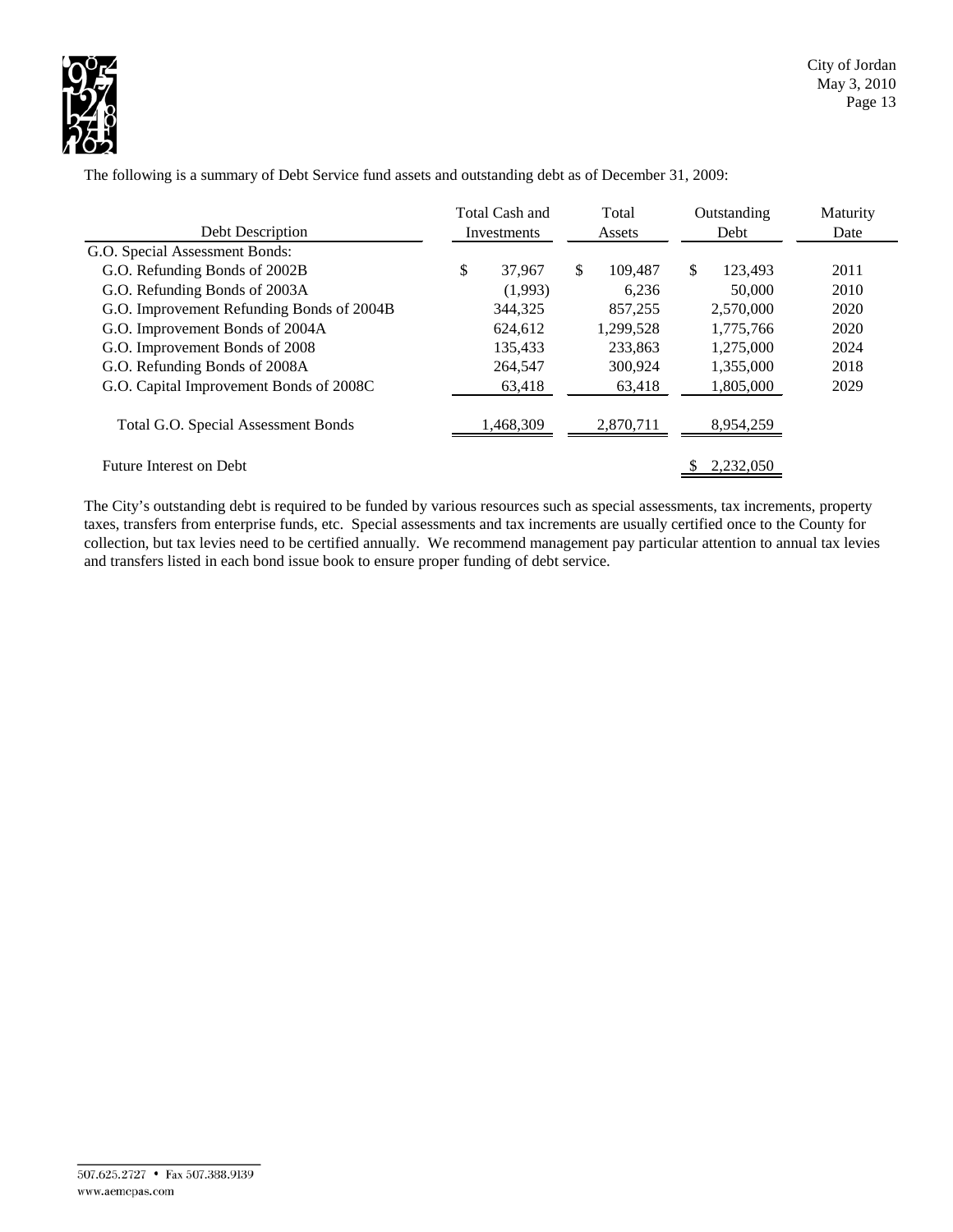

# **Capital Projects Funds**

Capital projects funds are used to account for the acquisition and construction of major capital facilities other than those financed by proprietary funds. The table below compares 2009 fund balances (deficits) with 2008:

|                                   |                | Fund Balances (Deficits) |                    |  |  |  |
|-----------------------------------|----------------|--------------------------|--------------------|--|--|--|
|                                   |                | December 31,             | Increase           |  |  |  |
| Fund                              | 2009           | 2008                     | (Decrease)         |  |  |  |
| Major funds                       |                |                          |                    |  |  |  |
| 2006 - 2007 Capital Improvements  | \$<br>(19,260) | \$<br>(19,260)           | <sup>\$</sup>      |  |  |  |
| 2008 Improvement Projects         | 204,565        | 1,908,535                | (1,703,970)        |  |  |  |
| Firehall Expansion                | 63,941         | 413,446                  | (349, 505)         |  |  |  |
| Nonmajor funds                    |                |                          |                    |  |  |  |
| Fire Vehicle                      | 45,604         | 23,953                   | 21,651             |  |  |  |
| Development District No. 1        | 6,897          | 6,658                    | 239                |  |  |  |
| 190th Street Construction Project | 145,179        | 140,224                  | 4,955              |  |  |  |
| Broadway Market TIF Project       | (2,073)        | (2,750)                  | 677                |  |  |  |
| <b>Street Equipment Fee</b>       | 21,327         | 19,314                   | 2,013              |  |  |  |
| CR 61 and CR 66 Construction      | 526,661        | 508,381                  | 18,280             |  |  |  |
| Jordan Center TIF Project         | 608            | (824)                    | 1,432              |  |  |  |
| Park Equipment Improvement        | 70,619         | 63,335                   | 7,284              |  |  |  |
| Park Improvement                  | 223,719        | 432,072                  | (208, 353)         |  |  |  |
| Park Capital                      | 371            | 358                      | 13                 |  |  |  |
| Jordan Valley Townhomes TIF       | (474)          | (583)                    | 109                |  |  |  |
| Total                             | 1,287,684      | 3,492,859                | (2,205,175)<br>\$. |  |  |  |

The City should analyze project's status each year and close those that are completed. Any deficits should be evaluated to ensure they are consistent with financing expectations.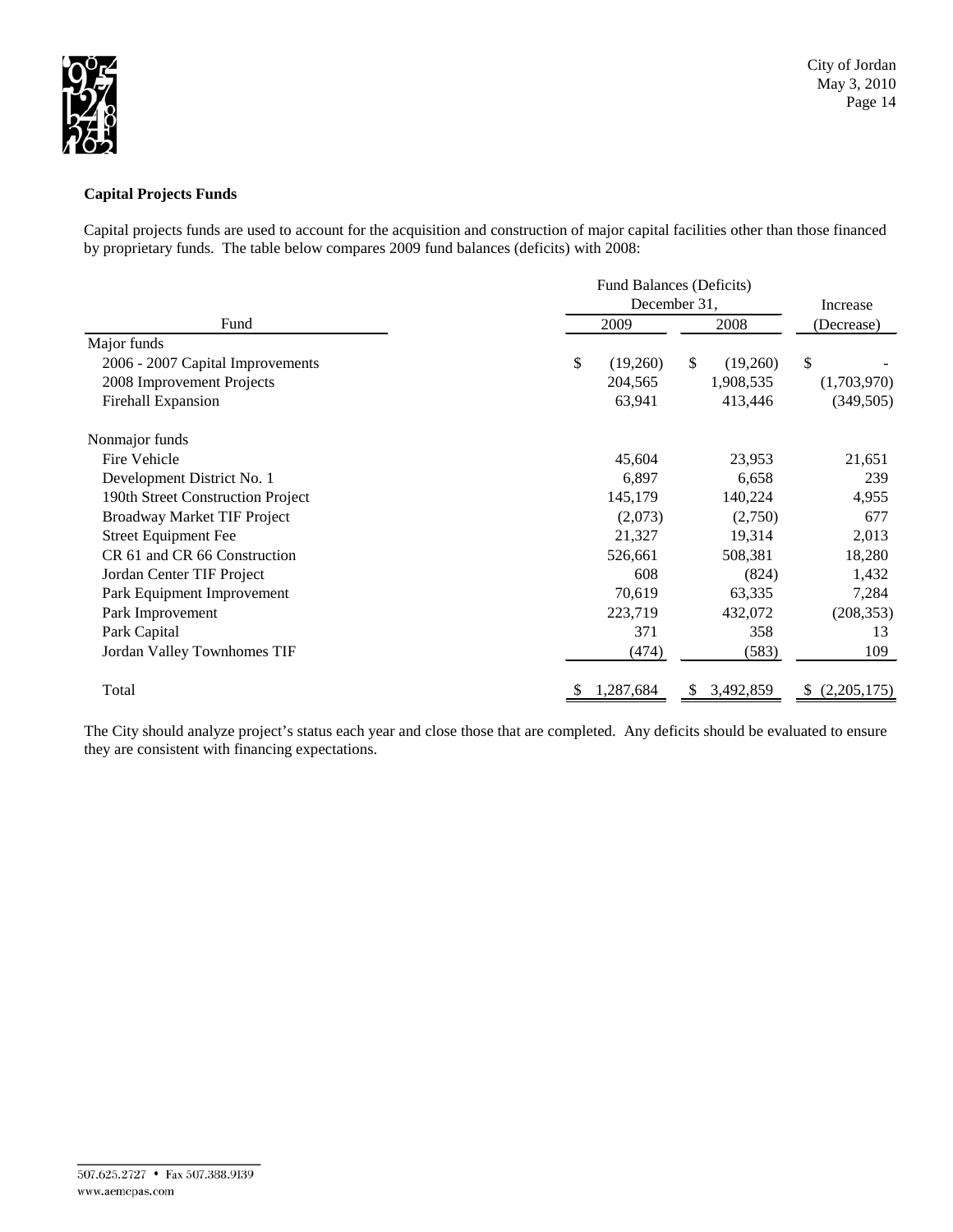

# **Enterprise Funds**

Enterprise funds are used to account for operations that are financed and operated in a manner similar to private business enterprises-where the intent is that the costs of providing goods or services to the general public on a continuing basis be financed or recovered primarily through user charges.

# **Water Utility Fund**

A comparison of Water Utility fund operations for the past three years is as follows:

|                             | 2007           |         | 2008          |         | 2009             |         |  |
|-----------------------------|----------------|---------|---------------|---------|------------------|---------|--|
|                             | Total          | Percent | Total         | Percent | Total            | Percent |  |
| Operating revenues          | \$.<br>843,988 | 100.0 % | \$<br>843,375 | 100.0 % | 1,053,250<br>\$  | 100.0 % |  |
| Operating expenses          | (589,477)      | (69.8)  | (622, 567)    | (73.8)  | (763, 579)       | (72.5)  |  |
| Operating income            | 254,511        | 30.2    | 220,808       | 26.2    | 289,671          | 27.5    |  |
| Investment and other income | 276,660        | 32.8    | 392,202       | 46.5    | 247,231          | 23.5    |  |
| Connection fees and         |                |         |               |         |                  |         |  |
| capital charges             | 92,926         | 11.0    | 22,476        | 2.7     | 26,314           | 2.4     |  |
| Interest expense            | (215,064)      | (25.5)  | (424, 390)    | (50.3)  | (439, 384)       | (41.7)  |  |
| Income before contributions |                |         |               |         |                  |         |  |
| and transfers               | 409,033        | 48.5    | 211,096       | 25.1    | 123,832          | 11.7    |  |
| Capital contributions       | 226,092        | 26.8    | 67,264        | 8.0     |                  |         |  |
| Transfers in                |                |         |               |         | 512,939          | 48.7    |  |
| Transfers out               | (53,606)       | (6.4)   |               |         |                  |         |  |
| Change in net assets        | 581,519        | 68.9 %  | 278,360<br>-S | 33.1 %  | 636,771<br>£.    | 60.4 %  |  |
| Cash and investments        | 9,249,406      |         | 6,146,128     |         | 3,807,287<br>-SS |         |  |
| Bonds payable               | \$10,717,940   |         | 10,419,324    |         | 9,724,693        |         |  |

# **Water Utility Fund Operations**

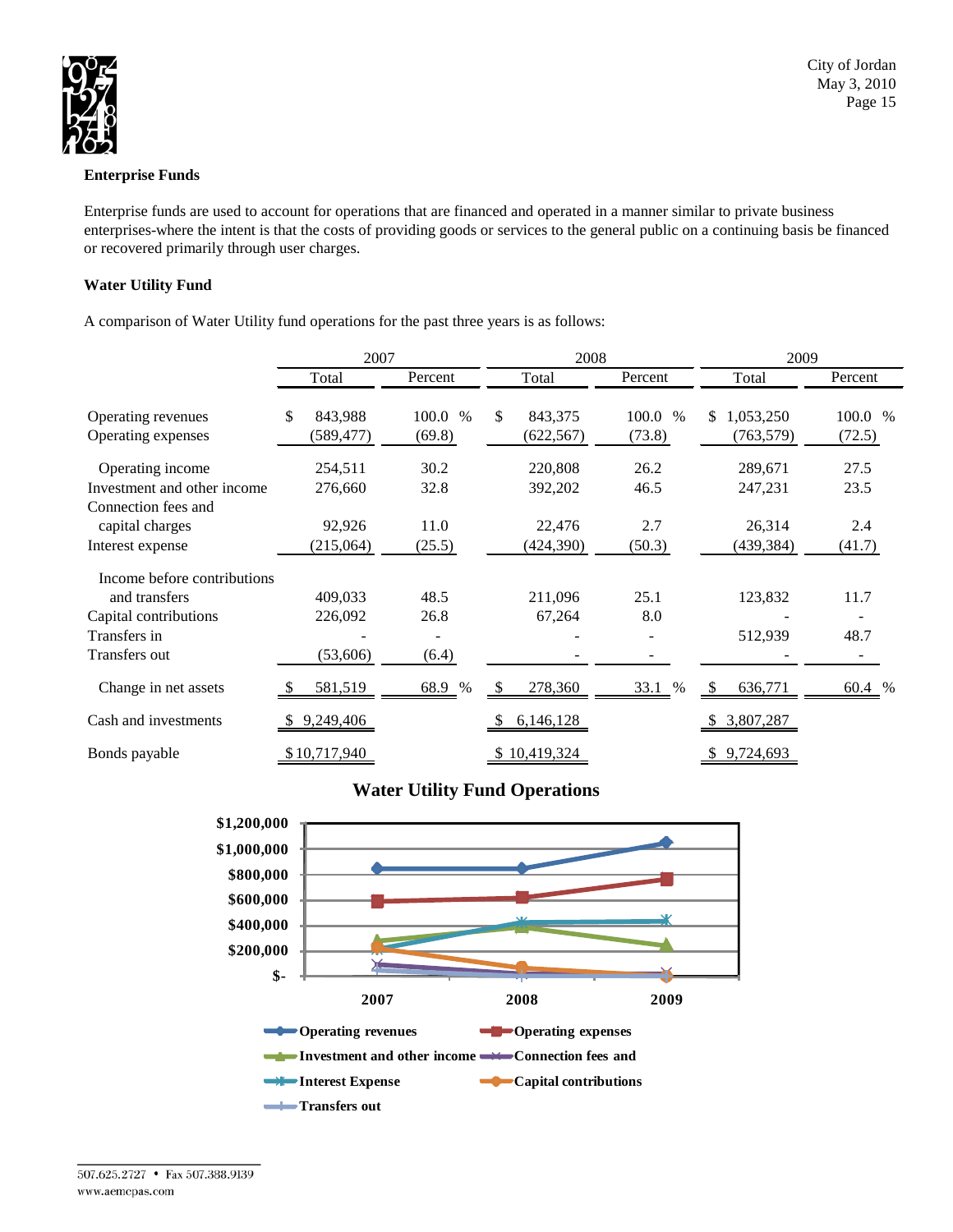

# **Sewer Utility Fund**

A comparison of Sewer Utility fund operations for the past three years is as follows:

|                             | 2007          |               | 2008                      |            | 2009          |         |  |
|-----------------------------|---------------|---------------|---------------------------|------------|---------------|---------|--|
|                             | Total         | Percent       | Total                     | Percent    | Total         | Percent |  |
| Operating revenues          | \$<br>679,574 | 100.0<br>$\%$ | \$<br>650,803             | 100.0 %    | \$<br>842,821 | 100.0 % |  |
| Operating expenses          | (868, 857)    | (127.8)       | (893, 247)                | (137.3)    | (973, 462)    | (115.5) |  |
| <b>Operating loss</b>       | (189, 283)    | (27.8)        | (242, 444)                | (37.3)     | (130, 641)    | (15.5)  |  |
| Investment and other income | 75,755        | 11.1          | 92,328                    | 14.2       | 26,274        | 3.1     |  |
| Connection fees and         |               |               |                           |            |               |         |  |
| capital charges             | 177,077       | 26.1          | 32,323                    | 5.0        | 34,944        | 4.1     |  |
| Interest expense            | (170, 257)    | (25.1)        | (166, 522)                | (25.6)     | (172,076)     | (20.4)  |  |
| Loss before contributions   |               |               |                           |            |               |         |  |
| and transfers               | (106,708)     | (15.7)        | (284, 315)                | (43.7)     | (241, 499)    | (28.7)  |  |
| Capital contributions       | 289,916       | 42.7          | 73,331                    | 11.3       |               |         |  |
| Transfers in                |               |               |                           |            | 270,085       | 32.0    |  |
| Transfers out               | (48, 897)     | (7.2)         |                           |            |               |         |  |
| Change in net assets        | 134,311       | 19.8 %        | (210,984)<br><sup>S</sup> | $(32.4)$ % | 28,586        | $3.3\%$ |  |
| Cash and investments        | \$1,278,729   |               | 779,360                   |            | 309,870       |         |  |
| Bonds payable               | \$6,531,767   |               | \$6,090,238               |            | \$5,628,078   |         |  |

# **Sewer Utility Fund Operations**

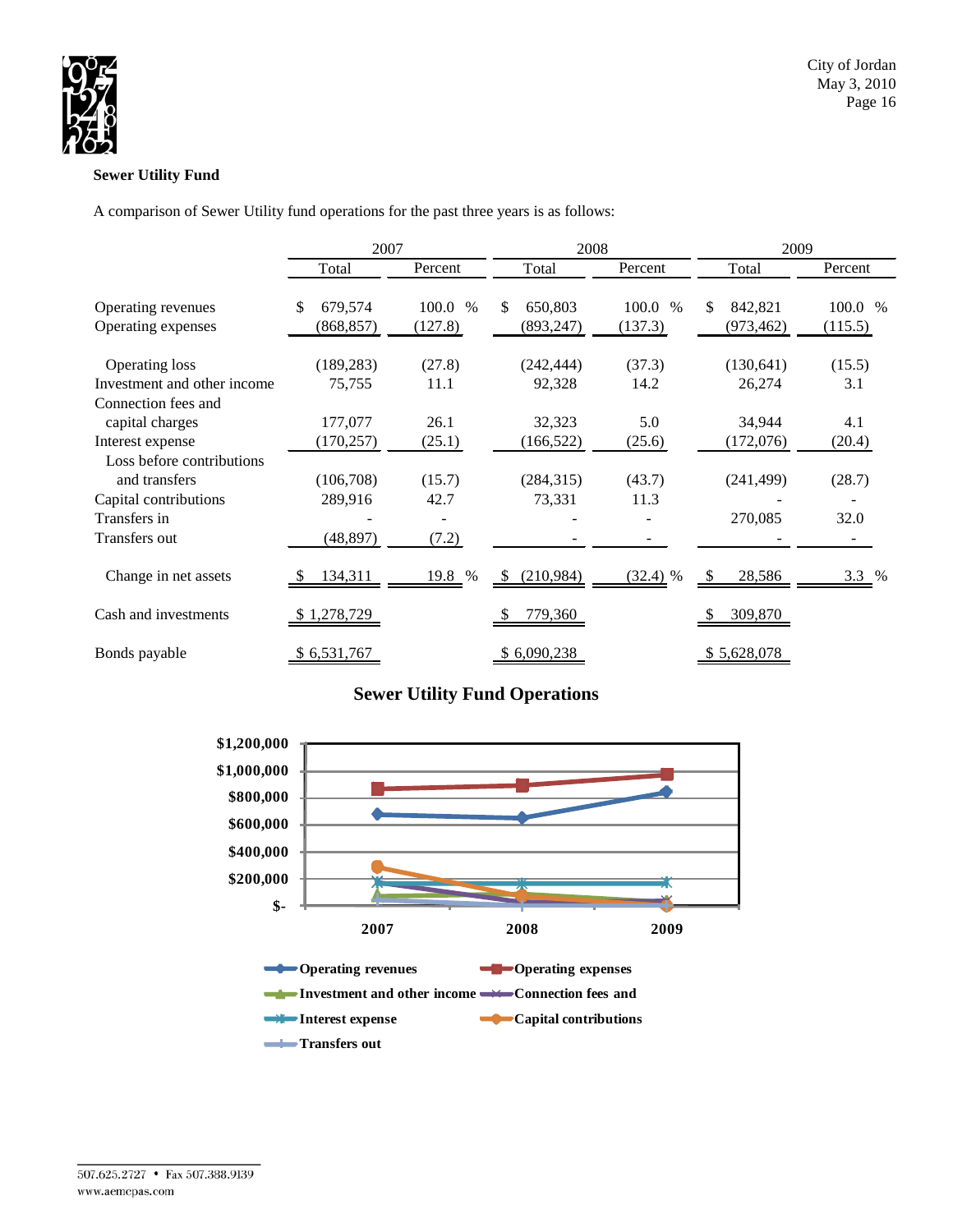

# **Storm Sewer Utility Fund**

A comparison of Storm Sewer Utility fund operations for the past three years is as follows:

|                                          | 2007                       |                          | 2008                       |                          | 2009                       |                    |  |  |
|------------------------------------------|----------------------------|--------------------------|----------------------------|--------------------------|----------------------------|--------------------|--|--|
|                                          | Total                      | Percent                  | Total                      | Percent                  | Total                      | Percent            |  |  |
| Operating revenues<br>Operating expenses | \$<br>77,509<br>(120, 872) | 100.0<br>$\%$<br>(155.9) | \$<br>74,694<br>(123, 053) | 100.0<br>$\%$<br>(164.7) | \$<br>93,160<br>(135, 138) | 100.0 %<br>(145.1) |  |  |
| Operating loss                           | (43, 363)                  | (55.9)                   | (48, 359)                  | (64.7)                   | (41, 978)                  | (45.1)             |  |  |
| Investment and other income              | 46,835                     | 60.4                     | 28,469                     | 38.1                     | 14,169                     | 15.2               |  |  |
| Capital charges                          | 70,986                     | 91.6                     | 28,746                     | 38.5                     | 5,724                      | 6.1                |  |  |
| Interest expense                         | (62,053)                   | (80.1)                   | (83, 567)                  | (111.9)                  | (89, 233)                  | (95.8)             |  |  |
| Income (loss) before contributions       |                            |                          |                            |                          |                            |                    |  |  |
| and transfers                            | 12,405                     | 16.0                     | (74, 711)                  | (100.0)                  | (111, 318)                 | (119.6)            |  |  |
| Capital contributions                    | 373,339                    | 481.7                    | 92,070                     | 123.3                    |                            |                    |  |  |
| Transfers out                            | (96, 108)                  | (124.0)                  |                            |                          |                            |                    |  |  |
| Change in net assets                     | 289,636<br><sup>8</sup>    | 373.7 %                  | 17,359<br>-S               | 23.3 %                   | (111,318)<br><sup>\$</sup> | $(119.6)$ %        |  |  |
| Cash and investments                     | 825,553                    |                          | 451,224                    |                          | 122,748                    |                    |  |  |
| Bonds payable                            | <u>\$2,195,559</u>         |                          | \$2,104,180                |                          | \$2,300,970                |                    |  |  |

# **Storm Sewer Utility Fund Operations**



We recommend the City continue to review rates annually for all enterprise activities and determine if increases are required to:

- Fund continuing operating expenses.
- Maintain contingency requirements for unexpected repairs.
- Provide for capital replacement requirements.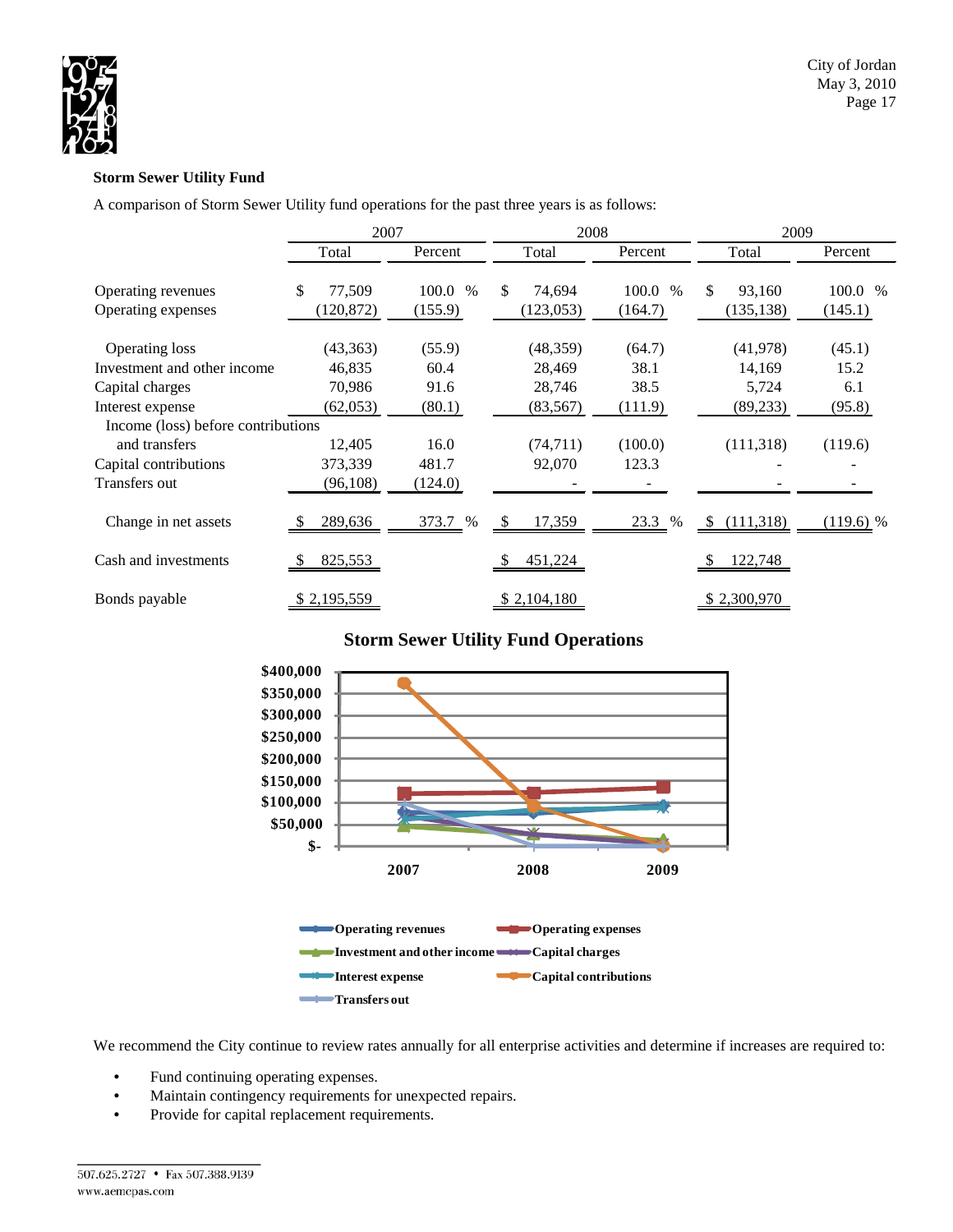

#### **Government-wide and Other Ratios**

#### **Ratio Analysis**

The following captures a few ratios from the City's financial statements that give some additional information for trend and peer group analysis. The peer group average is derived from information available on the website of the Office of the State Auditor. The peer group averages used for the City was  $4<sup>th</sup>$  class (2,500 - 10,000). The majority of these ratios facilitate the use of economic resources focus and accrual basis of accounting at the government-wide level. A combination of liquidity (ability to pay its most immediate obligations), solvency (ability to pay its long-term obligations), funding (comparison of financial amounts and economic indicators to measure changes in financial capacity over time) and common-size (comparison of financial data with other cities regardless of size) ratios are shown below.

|                                       |                                    |                  | Year |       |               |       |                    |       |              |       |
|---------------------------------------|------------------------------------|------------------|------|-------|---------------|-------|--------------------|-------|--------------|-------|
| Ratio                                 | Calculation                        | Source           | 2006 |       | 2007          |       |                    | 2008  |              | 2009  |
| Current                               | Current assets/current liabilities | Government-wide  |      | 2.6   |               | 4.3   |                    | 2.5   |              | 3.0   |
|                                       |                                    |                  |      | 5.9   |               | 6.6   |                    | 6.1   |              | N/A   |
|                                       |                                    |                  |      |       |               |       |                    |       |              |       |
| Debt to assets                        | Total liabilities/total assets     | Government-wide  |      | 48%   |               | 52%   |                    | 53%   |              | 48%   |
|                                       |                                    |                  |      | 35%   |               | 36%   |                    | 34%   |              | N/A   |
| Debt service coverage                 | Net cash provided by operations/   | Enterprise funds |      | 1.4   |               | 0.6   |                    | 0.5   |              | 0.3   |
|                                       | enterprise fund debt payments      |                  |      | 1.7   |               | 1.8   |                    | 1.6   |              | N/A   |
|                                       |                                    |                  |      |       |               |       |                    |       |              |       |
| Debt per capita                       | Bonded debt/population             | Government-wide  | \$   | 4.741 | \$            | 5.899 | \$                 | 6.084 | $\mathbb{S}$ | 4,953 |
|                                       |                                    |                  | \$   | 2,505 | \$            | 2,673 | \$                 | 2,677 |              | N/A   |
| Taxes per capita                      | Tax revenues/population            | Government-wide  | \$   | 409   | $\mathsf{\$}$ | 449   | \$                 | 520   | \$           | 549   |
|                                       |                                    |                  | \$   | 346   | $\mathsf{\$}$ | 382   | $\mathcal{S}$      | 401   |              | N/A   |
| Current expenditures per capita       | Governmental fund current          | Governmental     | \$   | 453   | $\mathsf{\$}$ | 506   | \$                 | 506   | \$           | 501   |
|                                       | expenditures / population          | funds            |      | N/A   | $\mathbf{\$}$ | 553   | $\mathbf{\hat{S}}$ | 663   |              | N/A   |
|                                       |                                    |                  |      |       |               |       |                    |       |              |       |
| Capital expenditures per capita       | Governmental fund capital          | Governmental     | \$   | 16    | $\mathsf{\$}$ | 475   | $\mathsf{\$}$      | 499   | \$           | 581   |
|                                       | expenditures / population          | funds            |      | N/A   | \$            | 409   | $\mathbf{\hat{S}}$ | 323   |              | N/A   |
| Capital assets % left to depreciate - | Net capital assets/                | Government-wide  |      | 77%   |               | 70%   |                    | 68%   |              | 66%   |
| Governmental                          | gross capital assets               |                  |      | 70%   |               | 70%   |                    | 70%   |              | N/A   |
|                                       |                                    |                  |      |       |               |       |                    |       |              |       |
| Capital assets % left to depreciate - | Net capital assets/                | Government-wide  |      | 79%   |               | 80%   |                    | 80%   |              | 80%   |
| Business-type                         | gross capital assets               |                  |      | 68%   |               | 68%   |                    | 67%   |              | N/A   |
| Charges to total operating revenues - | Governmental charges for services/ | Government-wide  |      | 25%   |               | 26%   |                    | 21%   |              | 18%   |
| Governmental                          | governmental operating revenue     |                  |      | 17%   |               | 15%   |                    | 14%   |              | N/A   |
|                                       |                                    |                  |      |       |               |       |                    |       |              |       |
| Unrestricted net assets to            | Unrestricted net assets/           | Government-wide  |      | 48%   |               | 65%   |                    | 55%   |              | 67%   |
| operating expenses                    | operating expenses                 |                  |      | 102%  |               | 107%  |                    | 108%  |              | N/A   |

**Represents City of Jordan Represents Peer Group Average**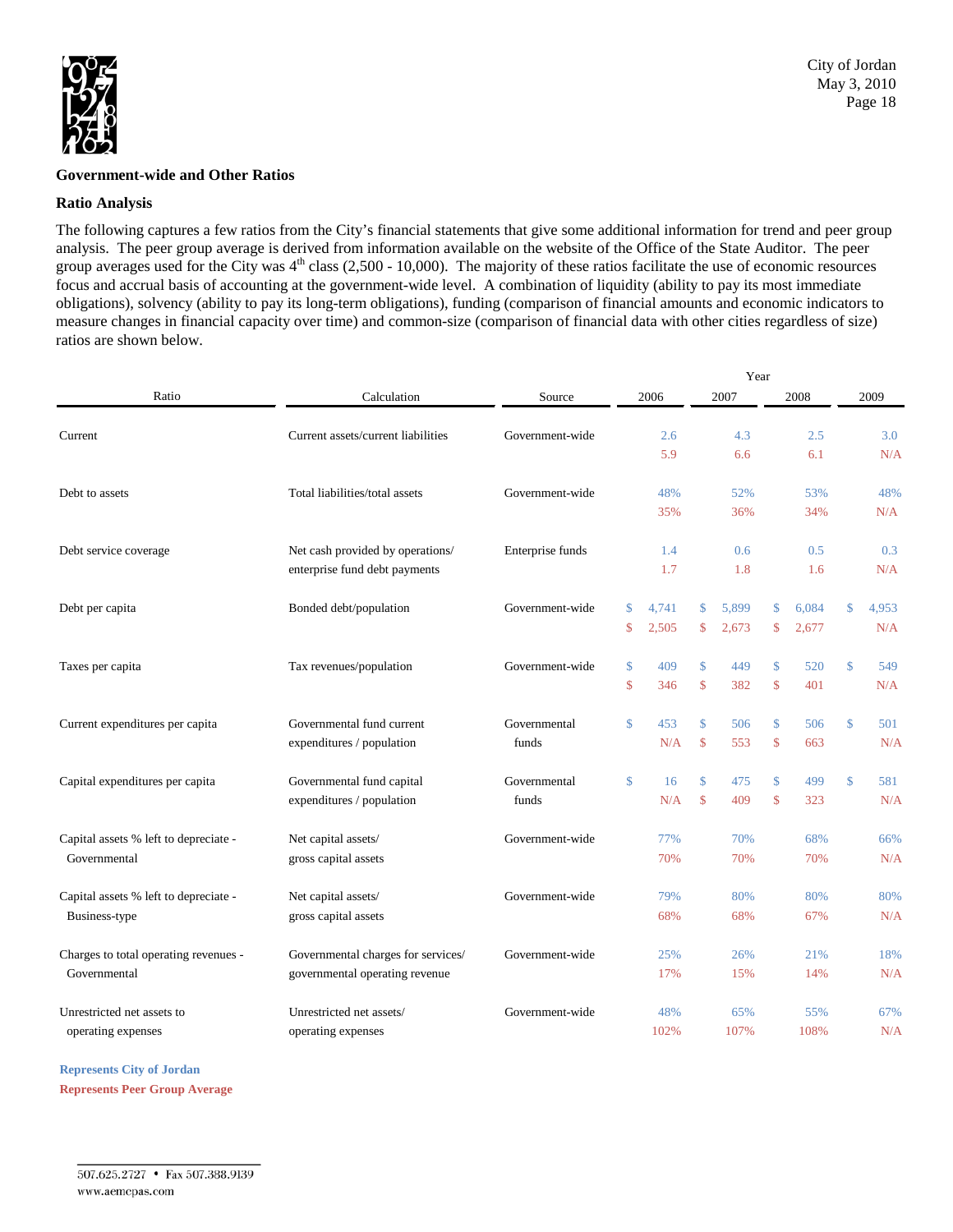

## **Current Ratio (Liquidity Ratio)**

The current ratio is a comparison of a city's current assets to its current liabilities. The current ratio is an indication of a city's ability to meet short-term debt obligations. Acceptable current ratios vary from industry to industry, but a current ratio between 1 and 2 is considered standard. If a city's current assets are in this range, then it is generally considered to have good short-term financial strength. If current liabilities exceed current assets (the current ratio is below 1), then the city may have problems meeting its shortterm obligations. If the current ratio is too high, then the city may not be efficiently utilizing its current assets.

#### **Debt-to-Assets Leverage Ratio (Solvency Ratio)**

The debt-to-assets leverage ratio is a comparison of a city's total liabilities to its total assets or the percentage of total assets that are provided by creditors. It indicates the degree to which the City's assets are financed through borrowings and other long-term obligations (i.e. a ratio of 50 percent would indicate half of the assets are financing with outstanding debt).

### **Debt Service Coverage Ratio (Solvency Ratio)**

The debt coverage ratio is a comparison of cash generated by operations to total debt service payments (principal and interest) of enterprise funds. This ratio indicates if there are sufficient cash flows from operations to meet debt service obligations. Except in cases where other nonoperating revenues (i.e. taxes, assessments, transfers from other funds, etc.) are used to fund debt service payments, an acceptable ratio would be above 1.

#### **Bonded Debt per Capita (Funding Ratio)**

This dollar amount is arrived at by dividing the total bonded debt by the population of the city and represents the amount of bonded debt obligation for each citizen of the city at the end of the year. The higher the amount, the more resources are needed in the future to retire these obligations through taxes, assessments or user fees.

### **Taxes per Capita (Funding Ratio)**

This dollar amount is arrived at by dividing the total tax revenues by the population of the city and represents the amount of taxes for each citizen of the city for the year. The higher this amount is, the more reliant the city is on taxes to fund its operations.

### **Current Expenditures per Capita (Funding Ratio)**

This dollar amount is arrived at by dividing the total current governmental expenditures by the population of the City and represents the amount of governmental expenditure for each citizen of the City during the year. Since this is generally based on ongoing expenditures, we would expect consistent annual per capita results.

### **Capital Outlay per Capita (Funding Ratio)**

This dollar amount is arrived at by dividing the total governmental capital outlay expenditures by the population of the City and represents the amount of capital expenditure for each citizen of the City during the year. Since projects are not always recurring, the per capita amount will fluctuate from year to year.

### **Capital Assets Percentage (Common-size Ratio)**

This percentage represents the percent of governmental or business-type capital assets that are left to be depreciated. The lower this percentage, the older the city's capital assets are and may need major repairs or replacements in the near future. A higher percentage may indicate newer assets being constructed or purchased and may coincide with higher debt ratios or bonded debt per capita.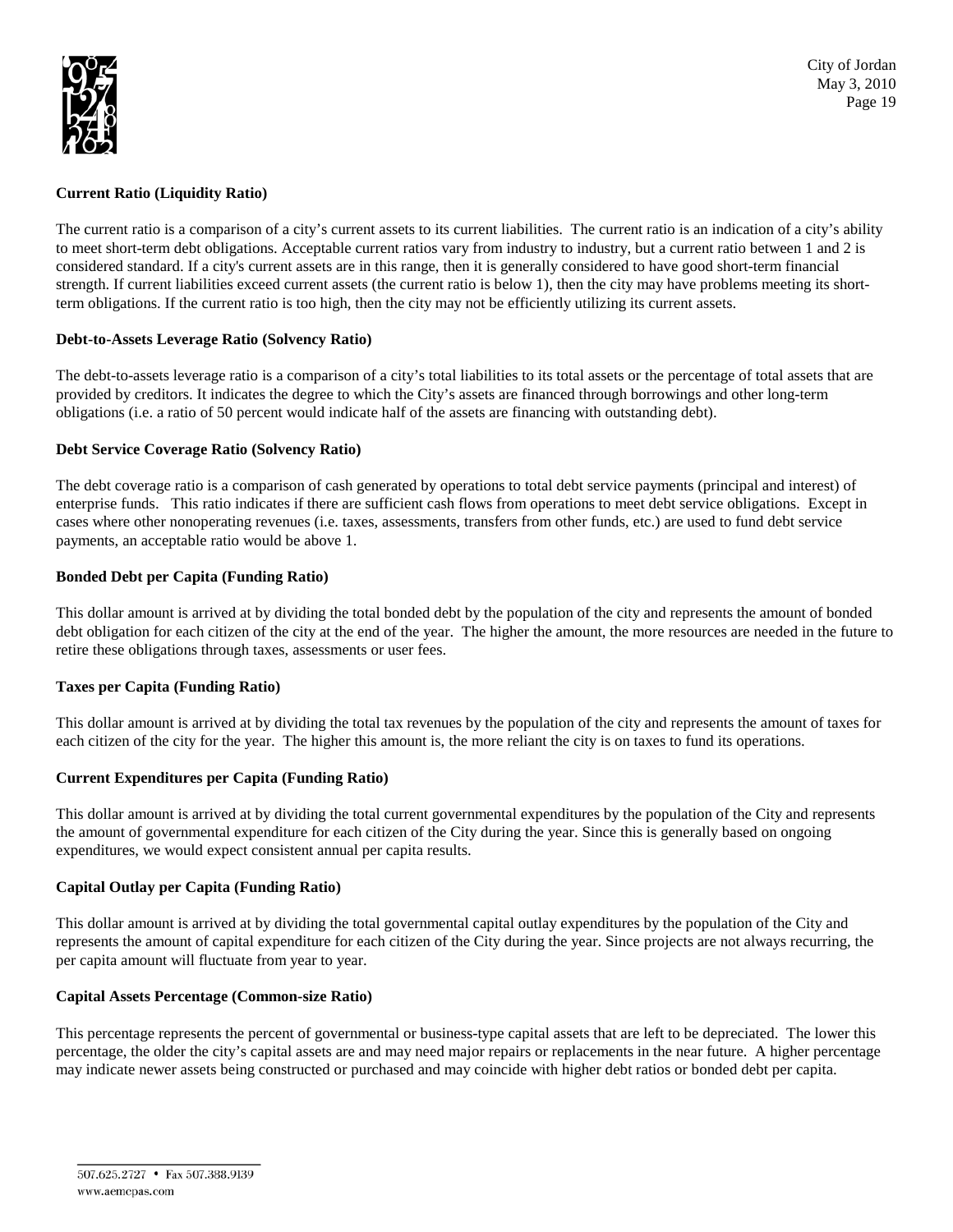

# **Charges for Service to Total Operating Revenues (Common-size Ratio)**

This percentage is arrived at by dividing charges for service by total operating revenues from governmental operations. This percentage indicates the percent of governmental operating revenues that are funded by user charges versus other revenues. It measures the amount of control a city has in funding its governmental operating costs.

### **Unrestricted Net Assets to Total Expenses (Common-size Ratio)**

This percentage is arrived at by dividing total expenses by the unrestricted net assets of the city. It indicates percent of unrestricted funds available at year end to pay for a current year expenses. Approximately every 8 percent represents a month of funds available to cover expenses, so a percentage of 25 percent would indicate funds available to cover 3 months of expenses.

# **Other Matters**

# **Overpayments to Contractors**

During the audit, we noted that two contractors had been paid amounts (\$19,415) that were not reflected on the contractors' pay requests. One was a change order that was paid. We recommend the City review the contractor's pay estimates to ensure proper credit is given to the City for all payments made to the contractor.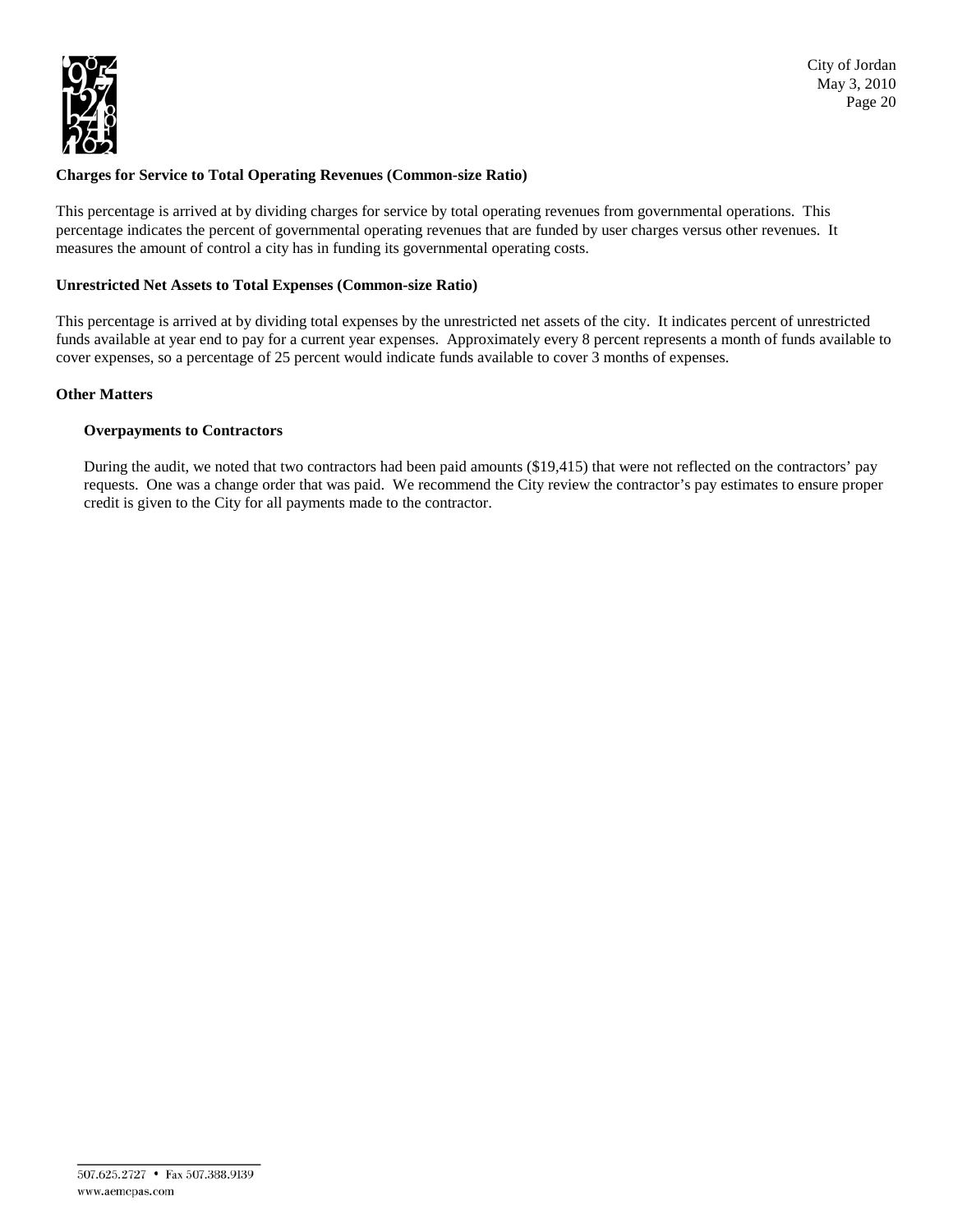

# **Current and Future Statute and Accounting Standard Changes**

**GASB Statement No. 51 -** *Accounting and Financial Reporting for Intangible Assets*

This statement was issued in June 2007 and is effective for periods beginning after June 15, 2009.

The new standard characterizes an intangible asset as an asset that lacks physical substance, is nonfinancial in nature, and has an initial useful life extending beyond a single reporting period. Examples of intangible assets include easements, computer software, water rights, timber rights, patents, and trademarks.

This statement requires that intangible assets be classified as capital assets (except for those explicitly excluded from the scope of the new standard, such as capital leases). Relevant authoritative guidance for capital assets should be applied to these intangible assets. The statement provides additional guidance that specifically addresses the unique nature of intangible assets, including:

- Requiring that an intangible asset be recognized in the statement of net assets only if it is considered identifiable
- Establishing a specified-conditions approach to recognizing intangible assets that are internally generated (for example, patents and copyrights)
- Providing guidance on recognizing internally generated computer software
- Establishing specific guidance for the amortization of intangible assets.

#### **GASB Statement No. 54 –** *Fund Balance*

This statement was issued in March of 2009 and is effective for periods beginning after June 15, 2010. This new standard is intended to improve the usefulness of information provided to financial report users about fund balance by providing clearer, more structured fund balance classifications, and clarifying the definitions of existing governmental fund types.

GASB No. 54 distinguishes fund balance between amounts that are considered non-spendable, such as fund balance associated with inventories, and other amounts that are classified based on the relative strength of the constraints that control the purposes for which specific amounts can be spent. The following classifications and definitions will be used:

- *Restricted -* amounts constrained by external parties, constitutional provision, or enabling legislation
- *Committed -* amounts constrained by a government using its highest level of decision-making authority
- *Assigned -* amounts a government intends to use for a particular purpose
- *Unassigned -* amounts that are not constrained at all will be reported in the General fund.

In addition to the classifications of fund balance, the standard clarified the definitions of individual governmental fund types, for example, special revenue funds, debt service funds, and capital project funds.